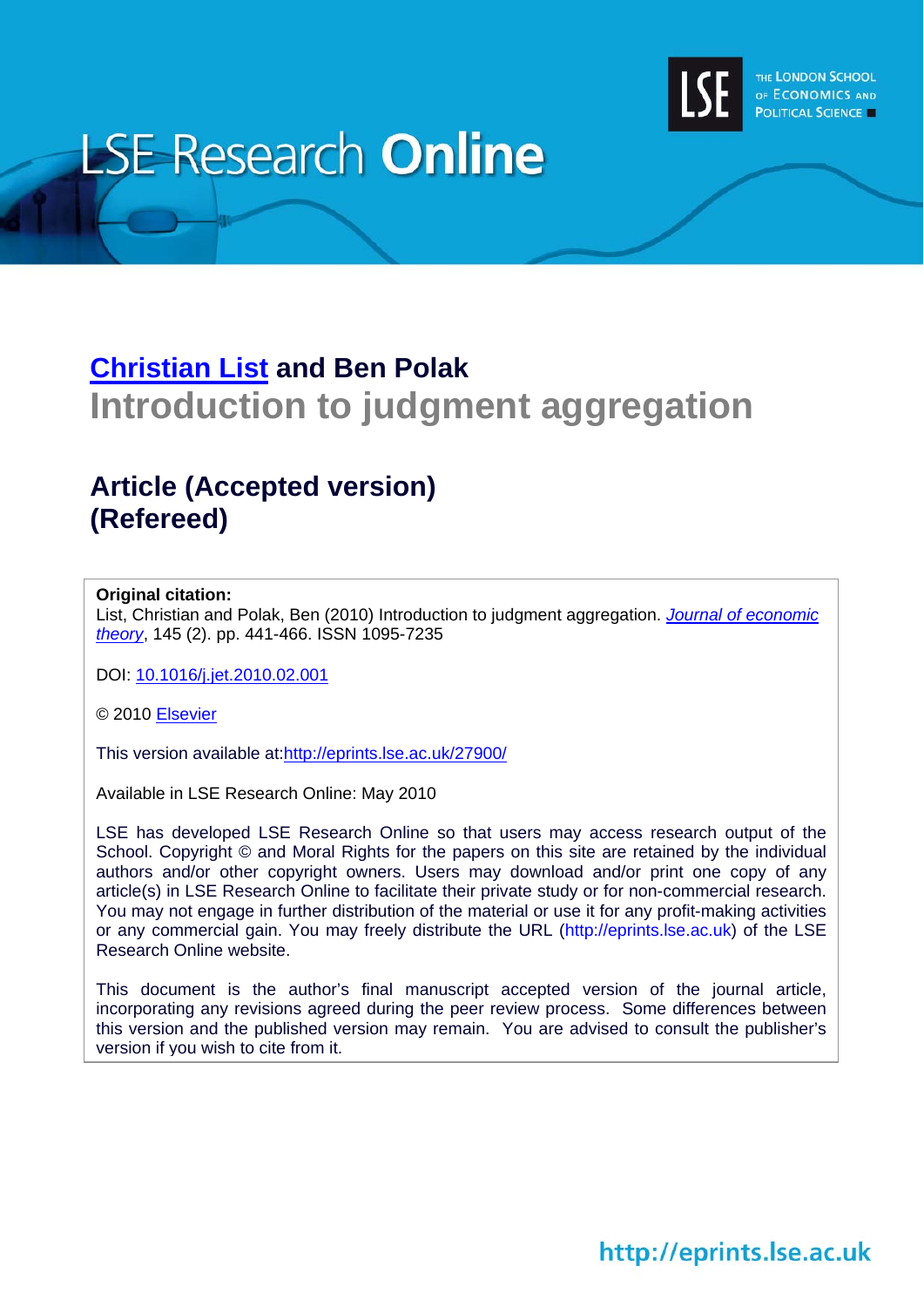# Introduction to Judgment Aggregation

Christian List and Ben Polak

February 22, 2010

#### Abstract

This introduces the symposium on judgment aggregation. The theory of judgment aggregation asks how several individuals' judgments on some logically connected propositions can be aggregated into consistent collective judgments. The aim of this introduction is to show how ideas from the familiar theory of preference aggregation can be extended to this more general case. We first translate a proof of Arrow's impossibility theorem into the new setting, so as to motivate some of the central concepts and conditions leading to analogous impossibilities, as discussed in the symposium. We then consider each of four possible escape-routes explored in the symposium.

JEL classification: D70, D71 Keywords: Judgment aggregation, Arrow's theorem; escape routes

# 1 Introduction

Ever since the publication of Arrow's classic book, Social Choice and Individual Values [1], the theory of aggregation has been a thriving area of research. Arrowís book focused on the aggregation of preferences, understood as the aggregation of multiple individual orderings over a set of mutually exclusive alternatives into a corresponding collective ordering or collective choice. Since the need to aggregate preferences arises in many economic and political contexts, Arrowís work struck a chord with scholars across the social sciences. In fact, the interest in preference aggregation goes back at least to Condorcet and, less formally, to Rousseau in the 18th century, but possibly even to medieval scholars such as Ramon Llull (circa 1232-1315) and Nicolaus Cusanus (1401-1464) (McLean [40]). The broad relevance of the problem of preference aggregation and especially the power and elegance of Arrowís axiomatic approach may also explain why the bulk of almost six decades of social-choice-theoretic research has focused on the aggregation of preferences or on the closely related problems of aggregating individual utilities or individual welfare.

C. List, Departments of Government and Philosophy, London School of Economics; B. Polak, Department of Economics and School of Management, Yale University. The present symposium is based on a Cowles Foundation workshop on judgment aggregation, held at Yale, September 2006. We are very grateful to Itzhak Gilboa for co-organizing the workshop and helping us launch this project. We also thank the symposium contributors, the referees and other workshop participants for their input, advice and patience. This introduction further benefitted from discussions with Don Brown, Franz Dietrich, Klaus Nehring and Clemens Puppe. Finally, we thank Karl Shell and Susan Schulze for their editorial support and encouragement. List's work was supported by a Philip Leverhulme Prize of the Leverhulme Trust and a Laurance S. Rockefeller Visiting Fellowship at Princeton University.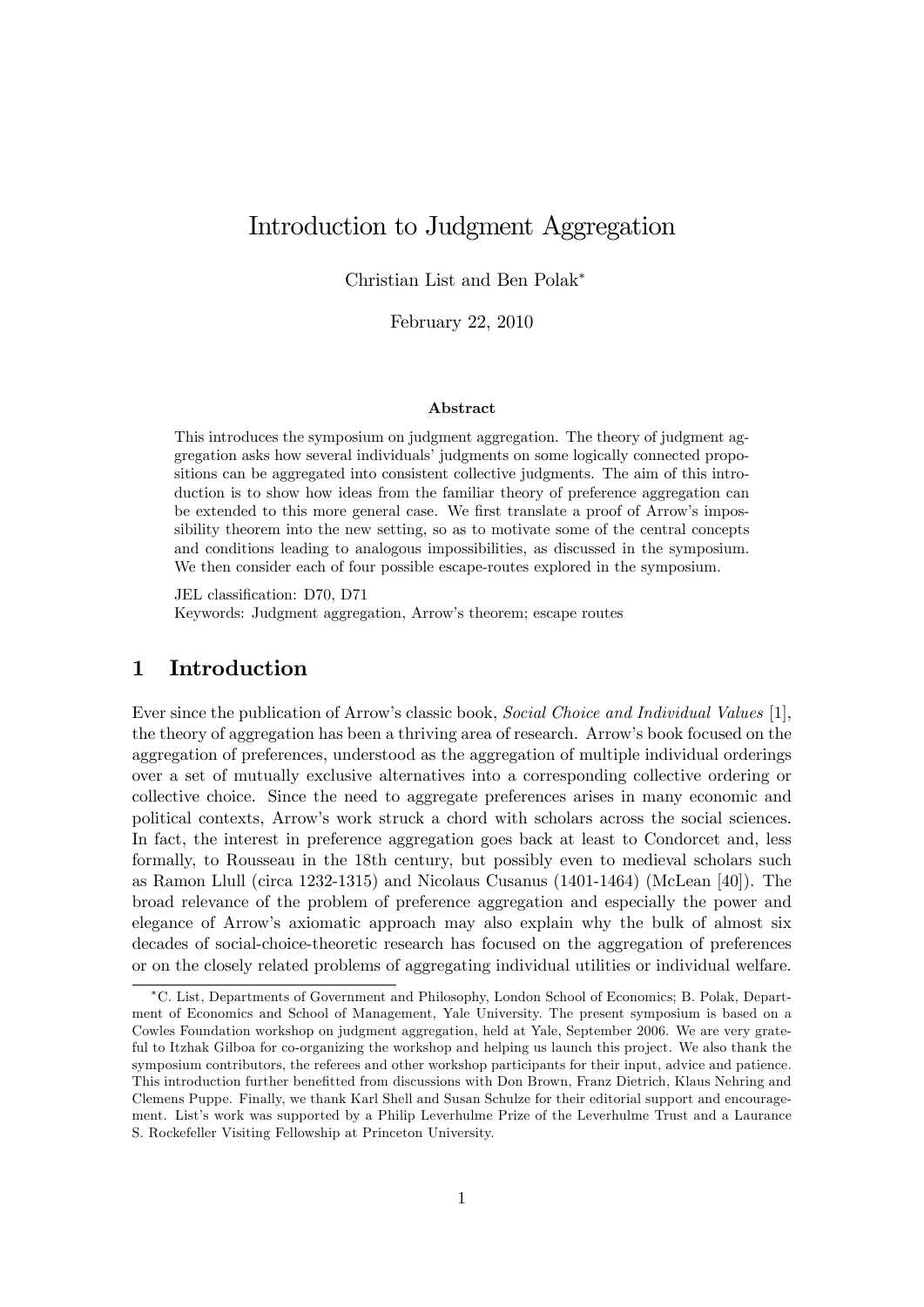But there are many contexts in which we want to aggregate individuals' opinions or judgments apart from mere preferences. For example, consider a court of several judges who must decide a case. We may be interested not only in the court's final judgment in the case (e.g., whether the defendant is liable) but also in its findings on the facts of the case (did the defendant do some harm) and on the question of the relevant legal obligation (was the defendant obliged not to do this harm). Thus we may want to aggregate the judges' individual opinions on each of these issues. Elsewhere, consider a search committee charged to select among job candidates. Here, we may be interested not only in the committee's final selection of which candidates to hire, but also in their findings on whether each candidate meets certain criteria for the job, and maybe even in their judgment on which criteria must be met by any successful candidate. Again, we may want to aggregate the committee membersí opinions on each of these issues. Or thirdly, consider an expert panel that is asked to give advice on a set of complex scientific questions. Here, we may be interested not only in the panelís view on whether there will be a critical global temperature increase, but also in their judgments on whether various kinds of emissions are above certain thresholds, and what the significance of those thresholds is. Other types of opinions that we might want to aggregate but which are distinct from preferences include categorizations, say, of animals into species or collections of symptoms into a defined disease.

These aggregation problems differ from preference aggregation not just in their interpretation, but also in the constraints governing them. Aggregation problems are generally governed by three types of constraints: constraints on the individual inputs (such as universal domain), constraints on the collective outputs (such as transitivity and completeness), and constraints on the relationship between the inputs and outputs (such as Arrow's independence or Pareto conditions). In Arrovian preference aggregation problems, the inputs and outputs are constrained to be complete and transitive preference orderings. Once we move from preference aggregation to more general aggregation problems, input and output constraints can take the form of requiring sets of accepted positions to be logically consistent (relative to an appropriate criterion of consistency). In the legal setting, for example, we typically want to exclude the combined collective finding that 'the defendant did it'. the was obliged not to do it', but 'he is not liable' (following the background constraint that harm and obligation are necessary and sufficient for liability). In an expert panel, we want the overall collective viewpoint to be logically coherent. Elsewhere, input and output constraints may come from feasibility conditions. In our hiring-committee setting, there may be a maximum number of candidates we can hire. Alternatively, more complicated constraints might be imposed on the search committee by a higher authority: for example, they may have to hire at least two candidates of which one, at least, must be a woman. In problems of placing items into categories, we may want to restrict the inputs and outputs to partitions or perhaps nested collections of the items.

This paper  $-$  and the symposium it introduces  $-$  is devoted to a recent effort to develop a general theory that can address these and other problems of aggregation: the theory of judgment aggregation. The theoryís central question can be summarized as follows. Suppose a group of individuals is faced with a set of binary questions, each admitting a 'yes/no' or 'true/false' answer. Suppose, further, the questions are interconnected, in that the answers given to some of them constrain the answers that can consistently be given to others. How, then, can the group arrive at a consistent collective set of answers to these questions, based on its members' individual answers? This problem, formulated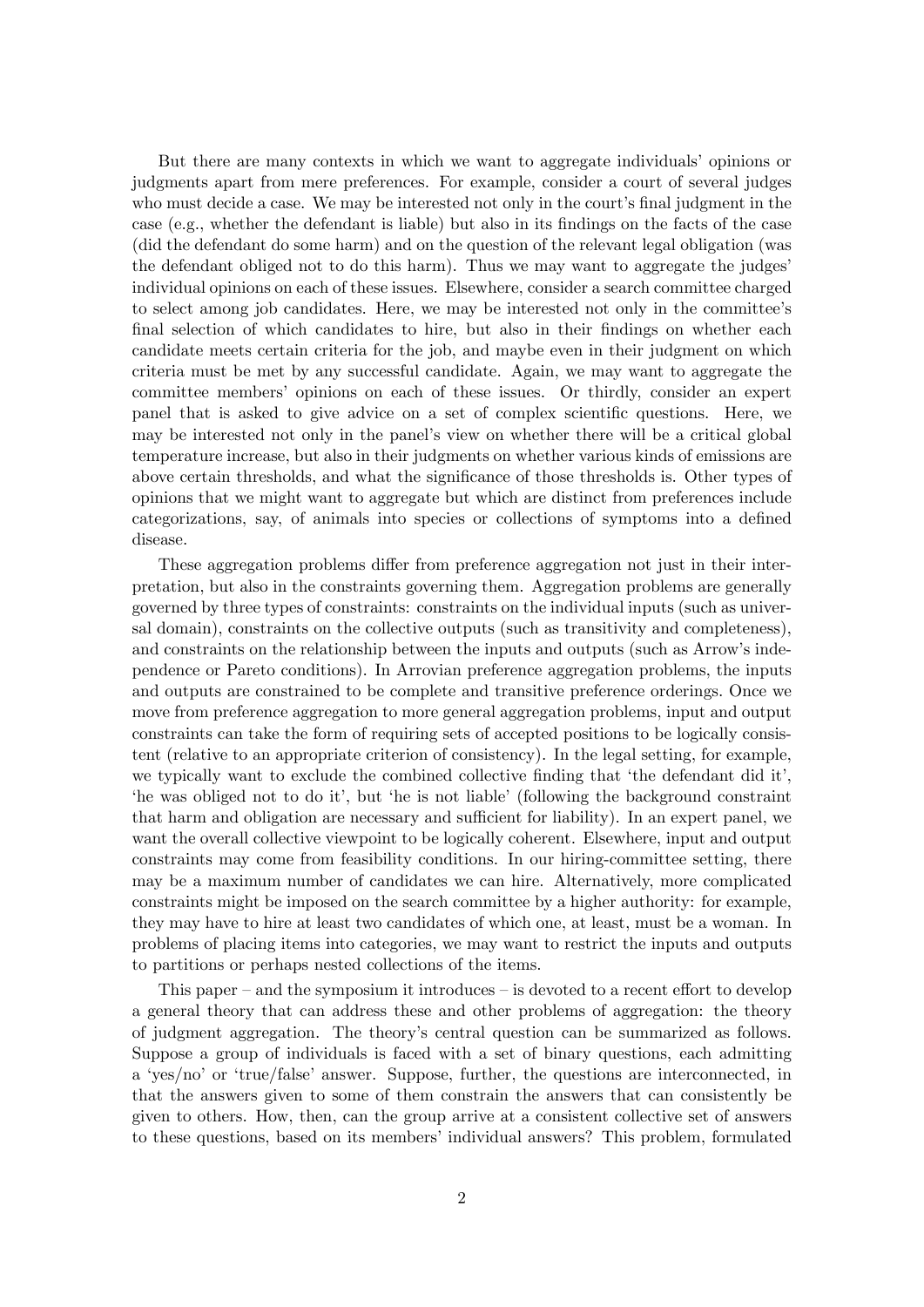in the present form by List and Pettit [36, 37] with precursors in Guilbaud [27], Wilson [61] and Rubinstein and Fishburn [56], is surprisingly general and, as will become clear, subsumes the aggregation problems mentioned above, including the problem of preference aggregation.

The focus of this introductory paper will be to show how ideas from preference aggregation translate into new ideas in the more general setting of judgment aggregation. In part, we hope this offers a bridge to the new literature for those familiar with the old. We also hope to illustrate what is and what is not immediately generalizable from classical social choice theory to judgment aggregation, and what those generalizations look like. For example, the recent literature on judgment aggregation started with a generalization of Condorcetís paradox (List and Pettit [36, 37]): Just as majority voting can yield cyclical collective preferences, so majority voting on any set of binary issues with certain logical interconnections can lead to inconsistent collective judgments.<sup>1</sup>

To illustrate, return to the expert-panel example above. Let  $p$  be the proposition that  $CO<sub>2</sub>$  emissions are above a given threshold; let  $p \rightarrow q$  be the proposition that if  $CO<sub>2</sub>$ emissions are above that threshold, then there will be a critical temperature increase; and let  $q$  be the proposition that there will be a critical temperature increase. Consider the two matrices in Table 1, one representing the opinions of an illustrative panel of experts and the other representing the preferences in Condorcet's classic paradox. In each case, all three individuals hold perfectly consistent opinions, in the expert-panel case understood in terms of propositional logic and in Condorcet's case understood in terms of the standard transitivity and completeness conditions on preferences. In both cases, majority voting fails to preserve consistency from the individual to the collective level: The majority opinions are inconsistent by the relevant criteria. A similar pattern can occur even with the intuitively simplest of all logical connections, such as those between two propositions  $(p, q)$  and their conjunction  $(p \wedge q)$ .

|                                        | $\boldsymbol{p}$ | $p \rightarrow q$ | $\neg q$ |                     | $x \succ y$ | $y \succ z$ | $z \succ x$ |
|----------------------------------------|------------------|-------------------|----------|---------------------|-------------|-------------|-------------|
| Individual 1                           |                  |                   |          | Individual 1        |             |             |             |
| $\{p, p \rightarrow q, q\}$            |                  |                   | $\times$ | $x \succ y \succ z$ |             |             |             |
| Individual 2                           |                  |                   |          | Individual 2        |             |             |             |
| $\{\neg p, p \rightarrow q, \neg q\}$  | $\times$         |                   |          | $y \succ z \succ x$ | $\times$    |             |             |
| Individual 3                           |                  |                   |          | Individual 3        |             |             |             |
| $\{p, \neg(p \rightarrow q), \neg q\}$ |                  |                   |          | $z \succ x \succ y$ |             |             |             |
| Majority                               |                  |                   |          | Majority            |             |             |             |

Table 1: The problem of majority inconsistency

Given this relationship between Condorcet's paradox and the more general problem of majority inconsistency, it is natural to ask whether Arrowís impossibility theorem can be generalized as well. Just as Arrow's theorem shows that Condorcet's paradox is the tip of the iceberg of a deeper impossibility result on preference aggregation, so one may ask whether the problem of majority inconsistency is an instance of a more general difficulty

<sup>&</sup>lt;sup>1</sup>This observation – often called the *discursive dilemma* (see also Pettit [53], Brennan [3]) – was inspired by a related but distinct observation in the study of decision making in collegial courts, the so-called doctrinal paradox (Kornhauser and Sager [30, 31], Kornhauser [29]). The doctrinal paradox consists in the fact that in decisions on a conclusion, such as whether a defendant is liable, based on several logically related premises, such as whether he did some harm and whether he was obliged not to do it, majority voting on the premises may support a different decision from majority voting on the conclusion.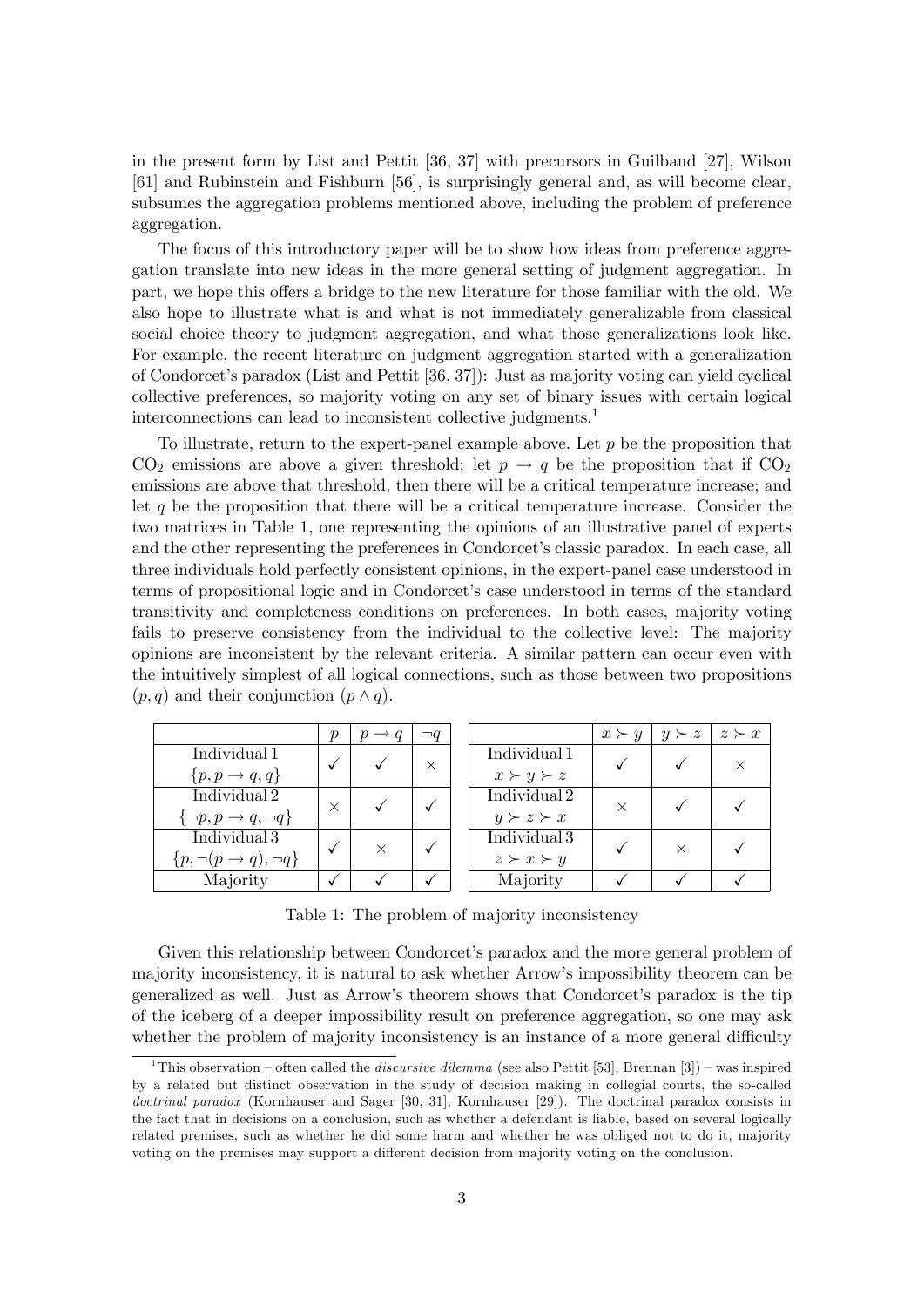in judgment aggregation. The literature now contains a sequence of results in response to this question, some of which are included in the present symposium and will be reviewed in detail below. The gist of these results is that, for a large class of aggregation problems, there exist no aggregation rules satisfying some Arrow-inspired conditions such as a universal domain condition, a collective rationality condition, an informational condition akin to Arrowís independence of irrelevant alternatives, and some minimal democratic conditions such as unanimity preservation, non-dictatorship or anonymity.

These results, in turn, can be traced back to three different intellectual origins: some work on abstract algebraic aggregation,<sup>2</sup> some logic-based work on judgment aggregation,<sup>3</sup> and some related work on strategy-proof social choice.<sup>4</sup> However, as will become clear, the literature has not been confined to proving impossibility results, but has also considered how to avoid them. Arguably, the key contribution of the impossibility results is precisely to give us some insights into which requirements on aggregation can be upheld, and which must be relaxed, in order to arrive at compelling solutions to various aggregation problems. (For literature reviews, see List and Puppe [38] and List [35].)

The present paper is structured as follows. In Section 2, we introduce the logic-based model of judgment aggregation, following List and Pettit [36] and Dietrich [6]. In Section 3, we discuss how Arrowís impossibility theorem generalizes from preference aggregation to general judgment-aggregation settings, thereby introducing the first two symposium papers (Nehring and Puppe [49], Dokow and Holzman [23]) and some related results (e.g., Dietrich and List [9]). In Section 4, we turn to several positive results on how to avoid the Arrovian impossibility in judgment aggregation and introduce the following five symposium papers (Dietrich and List [16], Dokow and Holzman [24], Dietrich and Mongin [20], Nehring and Puppe [50], Dietrich [8]). In Section 5, we comment on the relationship between the logic-based model of judgment aggregation and the alternative, abstract algebraic model. In Section 6, we offer some concluding remarks on future avenues of research.

# 2 The logic-based model

Let  $N = \{1, 2, ..., n\}$  be a finite set of individuals  $(n \geq 2)$  faced with a judgment aggregation problem. The set of propositions on which judgments are to be made is called the agenda and defined as a set  $X$  of sentences from a suitable logic, where  $X$  is non-empty, closed under negation (i.e., if  $p \in X$ , then  $\neg p \in X$ , where  $\neg$  stands for 'not') and, for our purposes, finite. Propositions are denoted  $p, q, r$ , and so on. We assume that double negations cancel each other out. The set X might contain not just atomic propositions but also compound propositions such as  $p \wedge q$  ('p and q') or  $p \rightarrow q$  ('if p then q'). In the

<sup>&</sup>lt;sup>2</sup>Wilson [61], followed by Rubinstein and Fishburn [56] and Dokow and Holzman [23] in this symposium, developed an abstract algebraic framework for studying the aggregation of attributes distinct from preferences and proved a theorem that generalizes Arrowís theorem in this framework.

<sup>3</sup>List and Pettit [36, 37] introduced a logic-based model of judgment aggregation and proved an impossibility theorem that also has a corollary for preference aggregation. This work was strengthened and extended by Pauly and van Hees [52], Dietrich [5, 6] and others, and generalized to subsume Arrowís theorem (Dietrich and List [9]).

<sup>4</sup>Nehring and Puppe [47] proved some results on strategy-proof social choice, which have several corollaries for judgment aggregation, including Arrovian-style results, as presented in this symposium (Nehring and Puppe [49]).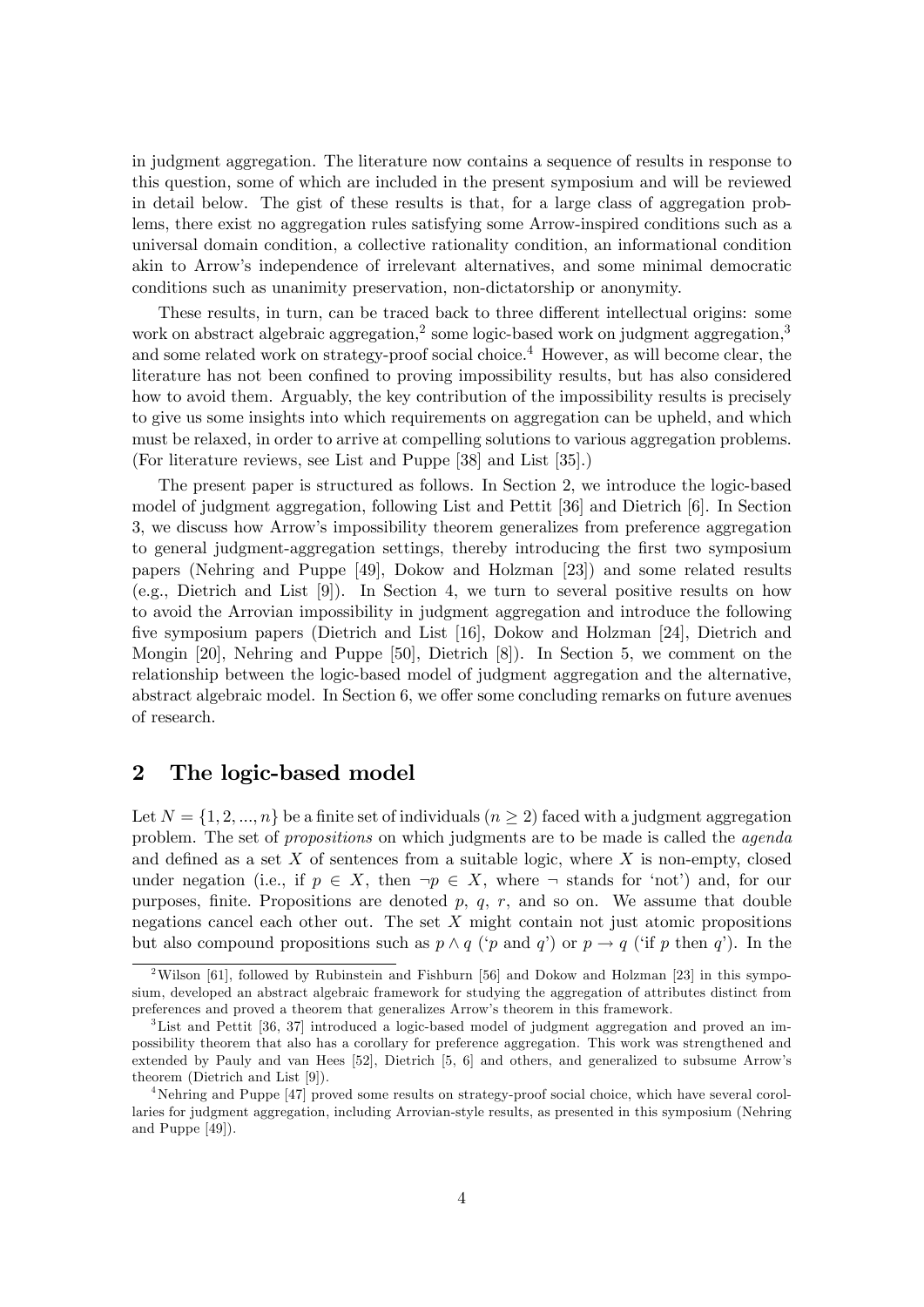introductory expert-panel example, the agenda is

$$
X = \{p, \neg p, p \rightarrow q, \neg (p \rightarrow q), q, \neg q\},\
$$

and in a preference aggregation problem over three alternatives  $x, y$  and  $z$ , it is

$$
X = \{x \succ y, y \succ x, x \succ z, z \succ x, y \succ z, z \succ y\},\
$$

with the stipulation that  $x \succ y$  is the negation of  $y \succ x$  and so on.

Each individual is judgment set is the set of propositions  $J_i \subseteq X$  that he or she accepts (e.g., endorses or believes to be true). A judgment set is called consistent if it is a consistent set in the relevant sense of the logic (more on this below). It is complete if it contains a member of each proposition-negation pair  $p, \neg p \in X$ . An n-tuple of judgment sets across the individuals in  $N, (J_1, ..., J_n)$ , is called a *profile*.

An aggregation rule is a function  $F$  that assigns to each profile of individual judgment sets  $(J_1, ..., J_n)$  in some domain a collective judgment set  $J = F(J_1, ..., J_n)$ , interpreted as the set of propositions accepted by the group  $N$  as a whole. Usually, we require the domain of  $F$  to be the set of all profiles of consistent and complete judgment sets on X (universal domain), and we require the collective judgment set to be consistent and complete (sometimes called *collective rationality*). These requirements, however, are not built into the model itself and are sometimes relaxed.

An example of an aggregation rule is *majority voting*, where, for every profile  $(J_1, ..., J_n)$ in the domain,

$$
F(J_1, ..., J_n) = \{ p \in X : |\{ i \in N : p \in J_i \}| > n/2 \}.
$$

Another example is a *dictatorship*, where there exists some fixed individual  $i \in N$  such that, for every profile  $(J_1, ..., J_n)$  in the domain,

$$
F(J_1, ..., J_n) = J_i.
$$

Other examples will be considered later.

While all these definitions should be fairly straightforward, we have glossed over a central element of the model: the logic, which captures the notion of consistency. Generally, a *logic* is a non-empty set  $\bf{L}$  of sentences, called *propositions*, that is endowed with a negation operator  $\lnot$  (not) and a notion of consistency, according to which some subsets of  $L$  are *consistent* and the others *inconsistent*, subject to some standard conditions.<sup>5</sup> In standard propositional logic, for example, a set of propositions is consistent if all its elements can be simultaneously true. Thus the set  $\{p, q, p \rightarrow q\}$  is consistent (where p and q are atomic propositions) whereas the sets  $\{p, p \rightarrow q, \neg q\}$  and  $\{p, \neg p\}$  are not. In the logic we have used to express preference aggregation problems, a set of propositions is consistent if it does not breach the rationality conditions on preferences (such as asymmetry, transitivity and connectedness). Thus the set  $\{x \succ y, y \succ z\}$  is consistent while the set  $\{x \succ y, y \succ z, z \succ x\}$  is not. We can embed feasibility constraints on individual and collective judgments into the notion of consistency in the logic. For example, in the case of a hiring committee, the propositions p and q might be 'hire Paul' and 'hire Quincy',

<sup>&</sup>lt;sup>5</sup>First, every proposition-negation pair  $\{p, \neg p\} \subseteq L$  is inconsistent. Second, subsets of consistent sets  $S \subseteq L$  are consistent. Third, the empty set  $\emptyset$  is consistent, and every consistent set  $S \subseteq L$  has a consistent superset  $T \subseteq L$  containing a member of each proposition-negation pair  $\{p, \neg p\} \subseteq L$ . For details, see Dietrich [6].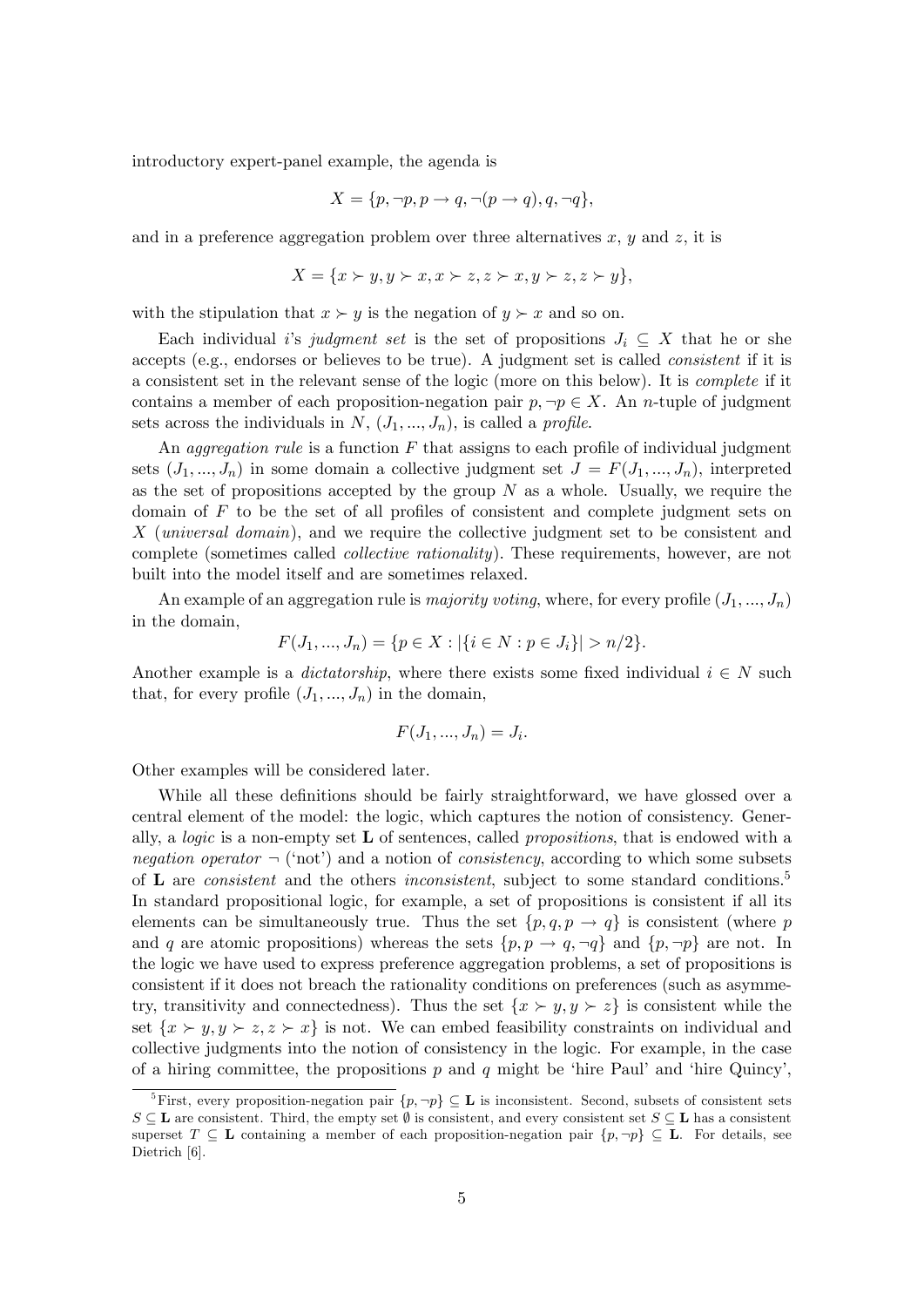respectively. If there is only one job opening, then the set  $\{p\}$  is consistent while the set  $\{p,q\}$  is inconsistent.

A proposition  $p \in L$  for which neither  $\{p\}$  nor  $\{\neg p\}$  is inconsistent is called *contingent*. For convenience, we include only contingent propositions in the agenda. Further, we say that a set  $S \subseteq L$  logically entails a proposition  $p \in L$ , written  $S \vdash p$ , if  $S \cup \{\neg p\}$  is inconsistent. For example, in standard propositional logic, the set  $\{p, p \rightarrow q\}$  logically entails the proposition  $q$ . In the logic used to express preference aggregation problems, the set  $\{x \succ y, y \succ z\}$  entails the proposition  $x \succ z$ . For our hiring committee with only one opening, the proposition p logically entails  $\neg q$ . By substituting different logics into the model, we can capture a great variety of different aggregation problems.

# 3 Generalizing Arrow's theorem

To see how Arrowís theorem generalizes from preference aggregation to aggregation problems involving other logical relationships or feasibility constraints, we will state and prove Arrowís theorem and try to translate the proof to more general settings. Although the result is not the most elegant proof of a generalized impossibility theorem (the existing, direct proofs fare better on that count), the aim is to learn something from the translation. First, we will see which notions in Arrowís result and proof generalize easily and what these generalizations look like. Second, where the translation leaves holes, we will see what extra conditions are needed to fill those holes. This will motivate some of the main conditions seen in the symposium and in the judgment-aggregation literature beyond.

For our purposes, we consider Arrow's theorem in the case in which all individual and collective preferences are strict. The preference aggregation problem can then be summarized as follows. Each individual  $i \in N$  holds a preference order  $\succ_i$  (an asymmetric, transitive and connected binary relation) over a set  $K = \{x, y, z, ...\}$  of alternatives. We are looking for a preference aggregation rule, F, that assigns to each profile  $(\succ_1, ..., \succ_n)$ of individual preference orders a collective preference order  $\succ$ . We require  $\mathcal F$  to satisfy universal domain (every profile of strict orders is admissible as input), collective rationality (the output is a strict order), independence of irrelevant alternatives (the collective preference over any pair  $x, y \in K$  depends only on individual preferences over that pair), and the weak Pareto principle (if everyone prefers  $x$  to  $y$ , then  $x$  is collectively preferred to y). Arrow's theorem states that, when  $|K| \geq 3$ , only dictatorships satisfy these conditions, i.e., there is some fixed individual  $i \in N$  such that, for every profile  $(\succ_1, ..., \succ_n)$ ,  $\mathcal{F}(\succ_1, ..., \succ_n) = \succ_i$ .

The intended generalization can be motivated by reinterpreting preferences as judgments on special kinds of propositions. For instance, the preference order  $x \succ y \succ z$ encodes the judgments that x is preferable to y, y is preferable to z, and x is preferable to z. More generally, any preference order encodes a set of judgments on all binary ranking propositions of the form 'v is preferable to w', where v and w are distinct alternatives in K. Thus the agenda is the set  $X = \{v \succ w : v, w \in K \text{ with } v \neq w\}$ . Judgment sets here are consistent and complete when these constraints are understood in terms of the standard constraints on preferences. This reinterpretation of preferences as judgments on binary ranking propositions raises the prospect of proving a result similar to Arrowís theorem for more general agendas of propositions.

What do Arrow's conditions on the aggregation rule look like in this general case? Uni-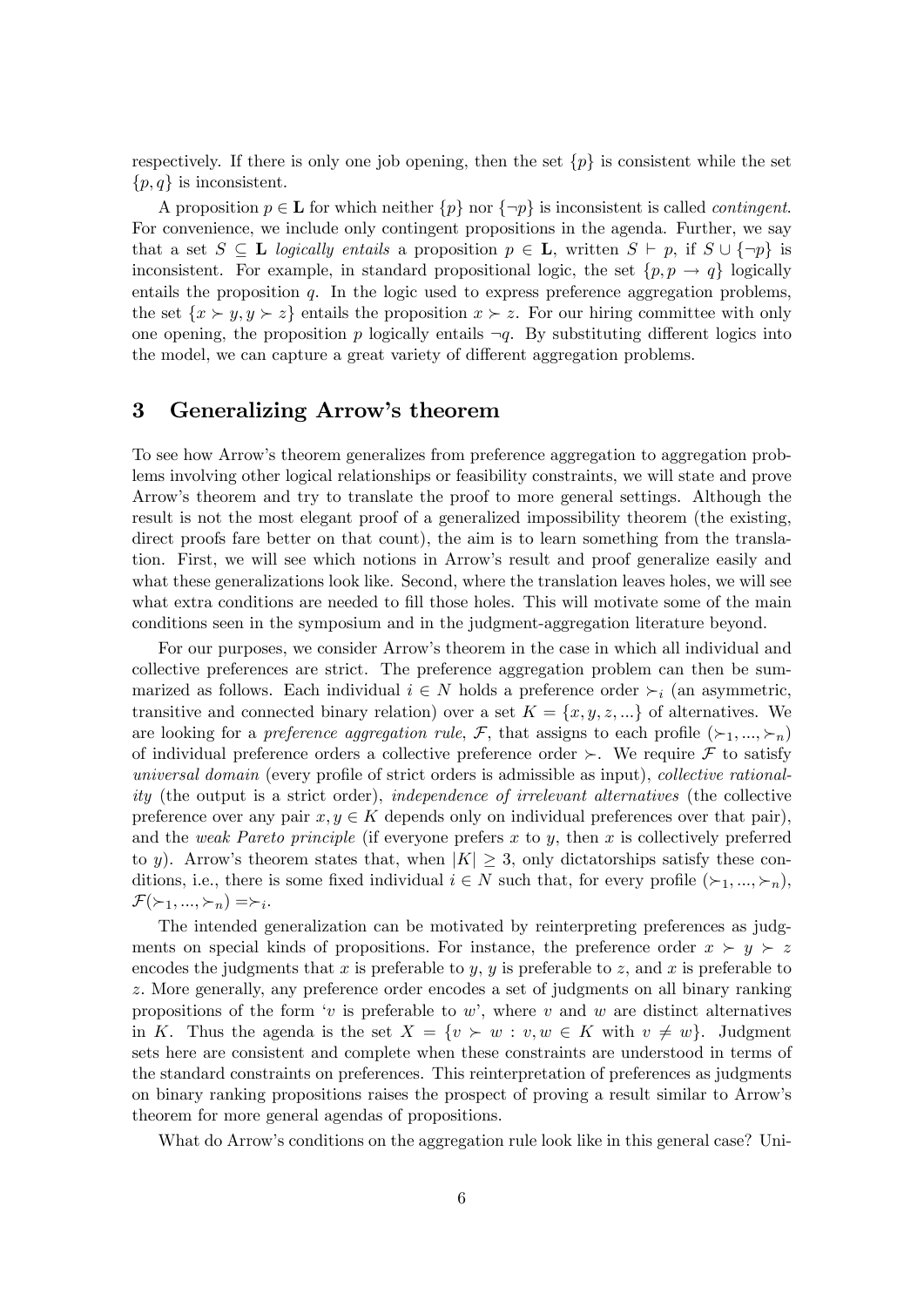versal domain becomes the condition that every profile of consistent and complete judgment sets is admissible as input to the aggregation rule. Collective rationality becomes the condition that the output is a consistent and complete judgment set. The weak Pareto principle becomes the propositionwise unanimity principle, requiring that if everyone accepts a proposition  $p$  within the agenda, then  $p$  is collectively accepted. And independence of irrelevant alternatives becomes the requirement – here called *independence* – that the collective judgment on any proposition  $p$  within the agenda depend only on individual judgments on p. We want to know for which agendas of propositions dictatorships are the only aggregation rules satisfying these conditions. This question is non-trivial, since we can easily construct agendas for which non-dictatorial aggregation rules such as majority voting work perfectly well. A simple example is  $X = \{p, \neg p\}.$ 

Let us revisit the key steps in the proof of Arrow's theorem and generalize them in turn. Throughout the proof, we assume that the aggregation rule satisfies Arrow's four conditions, and our definitions and lemmas take these conditions as given. Many classic proofs of the theorem consist of two lemmas: the 'contagion' or 'field-expansion' lemma and the 'group-contraction' lemma. Both make use of the fact that, under independence of irrelevant alternatives, a preference aggregation rule can be represented in terms of its 'winning coalitions', as defined in a moment.

#### 3.1 The contagion or field-expansion lemma

The literature contains several versions of the first lemma, which refer to weaker or stronger notions of 'decisiveness'. We write  $K \times \neq K$  to denote the set of all ordered pairs of distinct alternatives from  $K$ . Recall these standard definitions from social choice theory.

**Definition** A group  $S \subseteq N$  is called almost decisive over the ordered pair  $(x, y) \in$  $K \times_{\neq} K$  if  $[x \succ_i y$  for all  $i \in S$ , and  $y \succ_j x$  for all  $j \in N \setminus S$  implies  $x \succ y$ . A group that is almost decisive over all pairs in  $K \times \neq K$  is called *almost decisive*. For each pair  $(x, y)$ , the set of almost decisive groups over  $(x, y)$ , denoted  $\mathcal{W}_{(x,y)}$ , is called the set of winning coalitions over  $(x, y)$ .

**Definition** A group  $S \subseteq N$  is called *decisive over the ordered pair*  $(x, y) \in K \times_{\neq} K$  if  $[x \succ_i y$  for all  $i \in S]$  implies  $x \succ y$ . A group that is decisive over all pairs in  $K \times \nleq K$  is called *decisive*. If a single individual  $i$  is decisive, then  $i$  is a *dictator*.

The difference between these two notions is that an almost decisive group wins if everyone outside the group opposes it, whereas a decisive group wins regardless of others<sup>7</sup> support or opposition. Clearly, decisiveness implies almost decisiveness, and the two notions are equivalent if we accept the monotonicity property that more 'votes' in favor of a position cannot hurt collective acceptance of that position. Formally:

**Definition** An aggregation rule is *monotonic* if, for any  $(x, y) \in K \times \# K$ , the set of winning coalitions is superset-closed:  $S \subseteq T \subseteq N$  and  $S \in \mathcal{W}_{(x,y)}$  imply  $T \in \mathcal{W}_{(x,y)}$ .

While monotonicity is natural in almost all social-choice and judgment-aggregation settings (when independence is satisfied), it is not always assumed and not required for Arrow's theorem.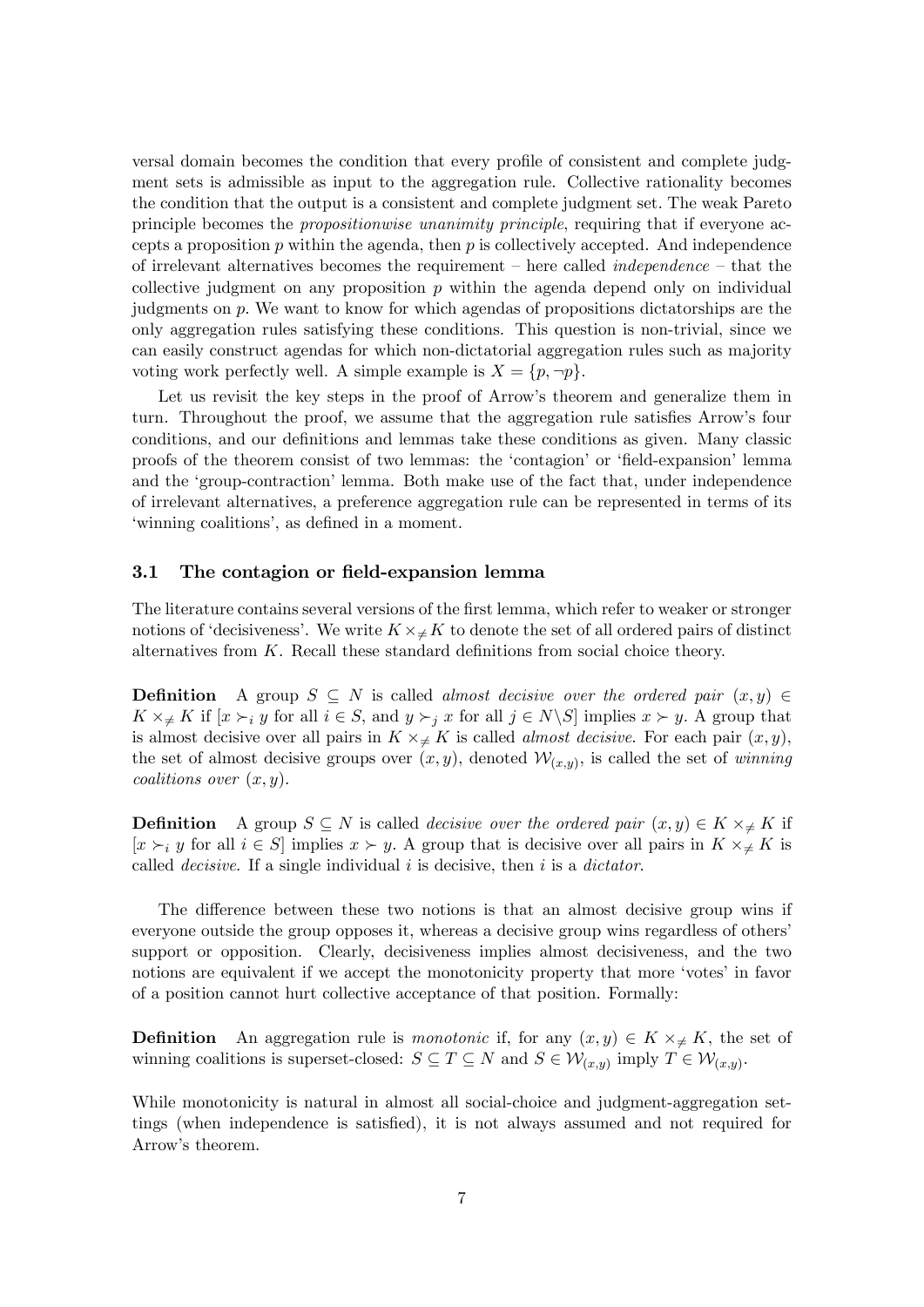We can now state three standard versions of the contagion lemma. $6$ 

#### **Lemma 1 (Contagion)** If the group  $S \subseteq N$  is

- (a) almost decisive over some  $(x, y) \in K \times \neq K$ , then S is almost decisive.
- (b) decisive over some  $(x, y) \in K \times_{\neq} K$ , then S is decisive.
- (c) almost decisive over some  $(x, y) \in K \times_{\neq} K$ , then S is decisive.

Notice that the third version is stronger in that it converts almost decisiveness into decisiveness. The proofs of these three claims are very similar, but it turns out that, when we translate to general judgment-aggregation problems, small differences matter.

**Proof sketch**. For now, let us focus on contagion from the pair  $(x, y)$  to the pair  $(x, z)$  for all  $z \in K$ . Consider preference profiles that are consistent with Table 2 (for the moment, ignoring the first row).

|                        | $x \succ_i y$ | $y \succ_i z$ | $z \succ_i x$ |  |
|------------------------|---------------|---------------|---------------|--|
| $i \in S$              |               |               |               |  |
| $i \in N \backslash S$ |               |               |               |  |

Table 2: A profile in the proof of the contagion lemma

The '-' in the first and third columns for row ' $i \in N \backslash S$ ' means that these preferences have not yet been specified. That is, everyone prefers  $y$  to  $z$ , and everyone in  $S$  prefers x to y and x to z. By independence, the collective preference between x and z can only depend on individual preferences over this pair.

Towards showing (a): Suppose that S is almost decisive over  $(x, y)$  but not almost decisive over  $(x, z)$ . Then, since everyone in S prefers x to z, if everyone in  $N\setminus S$  prefers z to  $x, z$  must also be collectively preferred to  $x$ . But consider profiles in which everyone in  $N\backslash S$  has preferences  $y \succ_i z \succ_i x$  (that is, their row reads  $[\times, \checkmark, \checkmark]$ ). In this case, since S is almost decisive on  $(x, y)$ , x is collectively preferred to y; and since everyone prefers y to  $z, y$  is collectively preferred to z, by the weak Pareto principle. Therefore, by transitivity,  $x$  is collectively preferred to  $z$ , a contradiction.

Towards showing (b): Suppose that S is decisive over  $(x, y)$  but not decisive over  $(x, z)$ . Then, since everyone in  $S$  prefers  $x$  to  $z$ , there must exist a combination of preferences over x and z for those in  $N\backslash S$  such that z is collectively preferred to x. But consider profiles in which all those  $i \in N\backslash S$  with preference  $z \succ_i x$  (as before) have preferences  $y \succ_i z \succ_i x$  (their row reads  $[\times, \checkmark, \checkmark]$ ); and all those  $i \in N \backslash S$  with preference  $x \succ_i z$  have preferences  $x \succ_i y \succ_i z$  (their row reads  $[\checkmark, \checkmark, \times]$ ). In this case, since S is decisive on  $(x, y)$ , x is collectively preferred to y; and since everyone prefers y to z, y is collectively preferred to z, by the weak Pareto principle. Therefore, by transitivity, x is collectively preferred to z, a contradiction.

Towards showing (c): Suppose that S is almost decisive over  $(x, y)$  but not decisive over  $(x, z)$ . Then, since everyone in S prefers x to z, there must exist a combination

 $\overline{6}$ The first of these used to be in the standard textbook proof. For example, it is the version in Mas-Colell et al. [39]. The second emerged in Sen [59] and is now perhaps standard. For example, it is used in Campbell and Kellyís chapter on Arrovian impossibility theorems in the Handbook of Social Choice and Welfare [4]. The third, stronger version comes from the classic treatment in Sen [58].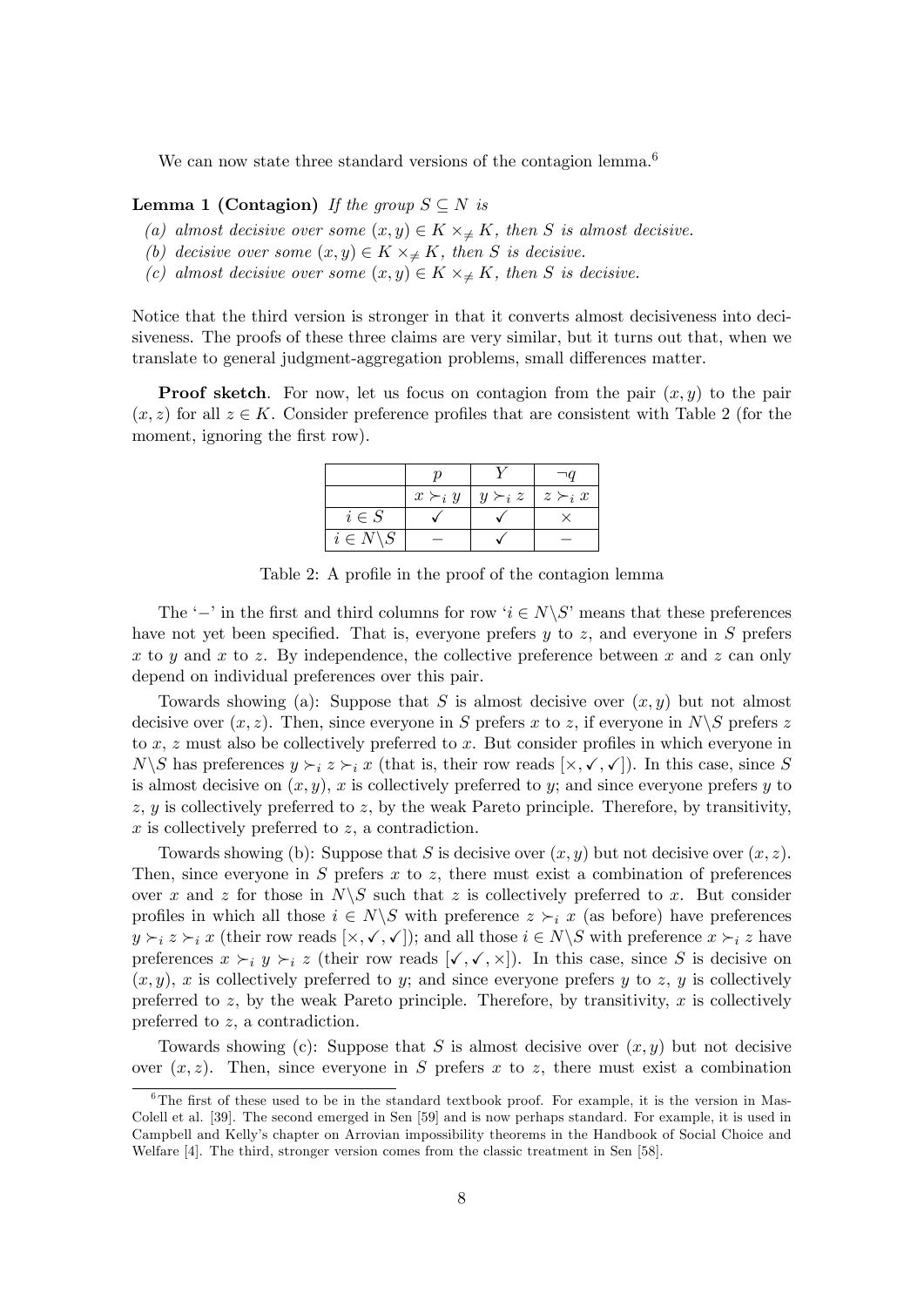of preferences over x and z for those in  $N\setminus S$  such that z is collectively preferred to x. But consider profiles in which all those  $i \in N \backslash S$  with preference  $z \succ_i x$  (as before) have preferences  $y \succ_i z \succ_i x$  (their row reads  $[\times, \checkmark, \checkmark]$ ); and all those  $i \in N \backslash S$  with preference  $x \succ_i z$  have preferences  $y \succ_i x \succ_i z$  (their row reads  $[\times, \checkmark, \times]$ ). In this case, since S is almost decisive on  $(x, y)$ , x is collectively preferred to y; and since everyone prefers y to  $z, y$  is collectively preferred to z, by the weak Pareto principle. Therefore, by transitivity,  $x$  is collectively preferred to  $z$ , a contradiction.

Similar steps show contagion from the pair  $(x, y)$  to the pair  $(w, y)$  for all  $w \in X$ ; and ting these and similar steps together vields the desired conclusions. putting these and similar steps together yields the desired conclusions.

#### 3.2 Generalizing the contagion lemma

Let us deconstruct this proof, translate each piece to a general judgment-aggregation setting, and see if we arrive at the building blocks of an analogous lemma. Following our assumption in the case of preferences, we assume that the judgment aggregation rule satisfies the generalized versions of Arrow's four conditions; again, our definitions and lemmas take these conditions as given. First let us translate the notions of decisiveness. As in the case of preference aggregation, any judgment aggregation rule satisfying independence can be represented in terms of its winning coalitions.

**Definition** A group  $S \subseteq N$  is called *almost decisive over the proposition*  $p \in X$  if  $[p \in J_i]$ for all  $i \in S$ , and  $p \notin J_i$  for all  $j \in N\backslash S$  implies  $p \in F(J_1, ..., J_n)$ . A group that is almost decisive over all propositions in  $X$  is called *almost decisive*. For each  $p$ , the set of almost decisive groups over p, denoted  $\mathcal{W}_p$ , is called the set of winning coalitions over p.

**Definition** A group  $S \subseteq N$  is called *decisive over the proposition*  $p \in X$  if  $[p \in J_i]$  for all  $i \in S$  implies  $p \in F(J_1, ..., J_n)$ . A group that is decisive over all propositions in X is called *decisive*. If a single individual  $i$  is decisive, then  $i$  is a *dictator*.

We will highlight three pieces of the argument.

(1) Conditional entailment. In each of (a), (b) and (c), we 'leveraged' a collective preference for x over y to a collective preference for x over z using unanimity about  $(y, z)$  as the fulcrum. This works because, *conditional* on a collective preference for y over z, a collective preference for x over y entails a collective preference for x over z, since the converse,  $z \succ x$ , would be inconsistent with transitivity. Intransitivity is the main notion of inconsistency in preference-aggregation settings. But we can translate the notion of *conditional entailment* to any judgment-aggregation setting using that setting's own notion of what is inconsistent or infeasible. Indeed, something close to the following notion is found in most papers in the symposium.

**Definition** Proposition p conditionally entails proposition q, written  $p \vdash^* q$ , if there is a (possibly empty) subset Y of the agenda X such that  $\{p\} \cup Y \cup \{\neg q\}$  is a minimal inconsistent set and (for non-triviality)  $p \neq \neg q$ .<sup>7</sup>

<sup>&</sup>lt;sup>7</sup>Recall that an inconsistent set is *minimal* if every proper subset is consistent. This implies that replacing any individual proposition in the set with its negation produces a consistent set. In particular, in this case, this means that the conditioning set Y is consistent with p alone and with  $\neg q$  alone.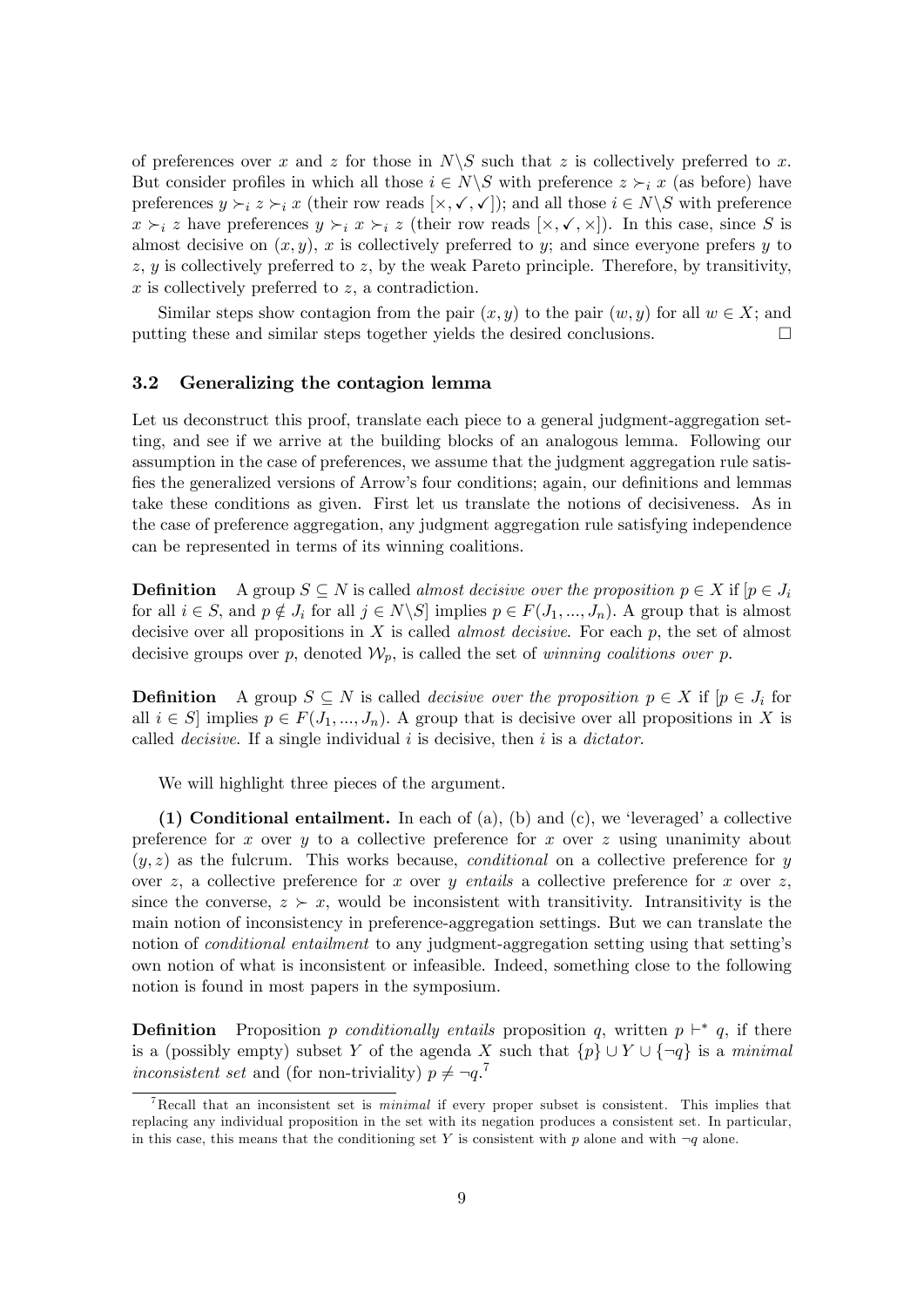In the setting above, the minimal inconsistent set consists of  $p := (x \succ y)$ ,  $Y := (y \succ z)$ and  $\neg q := (z \succ x)$ , or  $[\checkmark, \checkmark, \checkmark]$  in Table 2. Thus, p conditionally entails q: Given unanimity on  $(y \succ z)$ , if  $(x \succ y)$  is collectively accepted, then  $(x \succ z)$  must also be collectively accepted. More generally, Y need not be singleton but could be another set of propositions (possibly even empty). In the example from our opening section,  $p := \text{CO}_2$  emissions are above a given threshold',  $Y := \text{if } CO_2$  emissions are above that threshold, then there will be a critical temperature increase', and  $\neg q :=$  'there will not be a critical temperature increase'. Here, again,  $p$  conditionally entails  $q$ : Given unanimity about the temperatureincreasing effects of emissions above the threshold, if the panel judges that emissions are above that threshold, then it must also judge that there will be a temperature increase.

Thus, in general settings, if  $p$  entails  $q$  conditional on some (possibly empty) set of propositions  $Y$ , we can always leverage a collective judgment in support of  $p$  to a collective judgment in support of  $q$  using unanimous acceptance of every proposition in  $Y$  as the fulcrum (see the top row of Table 2, where a  $\checkmark$  in the Y column is read as acceptance of every proposition in  $Y$ ).

 $(2)$  Using consistent individual profiles to obtain a contradiction. Each leverage argument involved constructing particular profiles of individual preferences and using these to obtain a contradiction. In particular, we constructed profiles for those individuals outside the group S over  $(x, y)$  and  $(x, z)$ . For this step to work, the constructed preferences had to be consistent (in particular, with the assumed unanimous preference for y over z). For part (a), we used the preferences  $y \succ_i z \succ_i x$ , or  $[\times, \checkmark, \checkmark]$ , for all in  $N \backslash S$ . For (b), we used these preferences again and also  $x \succ_i y \succ_i z$ , or  $[\checkmark, \checkmark, \checkmark]$ . These were both consistent preferences. In fact, in both cases, the constructed preferences differed from the relevant minimal inconsistent set  $[\checkmark, \checkmark, \checkmark]$  (the preference cycle) in just one place.

The analogous argument in a general setting requires constructing profiles of individual judgments concerning p and  $\neg q$  where there is unanimity about every proposition in Y, and where  $\{p\} \cup Y \cup \{\neg q\}$  is a minimal inconsistent set (again, see the top row of Table 2). For parts (a) and (b), the analogous constructed judgments for  $N\setminus S$ ,  $[\times, \checkmark, \checkmark]$  and  $[\checkmark, \checkmark, \checkmark, \checkmark]$ , will again differ from the minimal inconsistent set,  $[\checkmark, \checkmark, \checkmark]$ , in just one place and hence, by minimality, they too must be consistent.

In part (c), however, we used the preferences  $y \succ_i x \succ_i z$ , or  $[\times, \checkmark, \times]$ , to obtain a contradiction. This differs from the relevant minimal inconsistent set  $[\checkmark, \checkmark, \checkmark]$  in two places. In the preference case, this was consistent, but in the general case, this step will only translate if the relevant minimal inconsistent set,  $\{p\} \cup Y \cup \{\neg q\}$ , has the property that the 'pair-negated' variant  $\{\neg p\} \cup Y \cup \{q\}$  is itself consistent. More generally:

**Definition** A minimal inconsistent set Y' is *pair-negatable* if it has a subset of size two, say  $\{p', q'\} \subseteq Y'$ , such that  $(Y' \setminus \{p', q'\}) \cup \{\neg p', \neg q'\}$  is consistent.<sup>8</sup> In our proof,  $p' = p$ and  $q' = \neg q$ .

In the preference example above,  $p' := (x \succ y)$ ,  $Y' \setminus \{p', q'\} := (y \succ z)$ ,  $q' := (z \succ x)$ , and  $(Y' \setminus \{p', q'\}) \cup \{\neg p', \neg q'\}$  can be summarized by the preferences  $y \succ_i x \succ_i z$ . Thus the minimal inconsistent set defined by the preference cycle is indeed pair-negatable.

Recall that part (c) of the lemma is not needed if the aggregation rule is assumed to satisfy monotonicity (since, then, almost decisiveness and decisiveness are equivalent).

<sup>&</sup>lt;sup>8</sup>In general, the set  $Y' \setminus \{p', q'\}$  could be empty.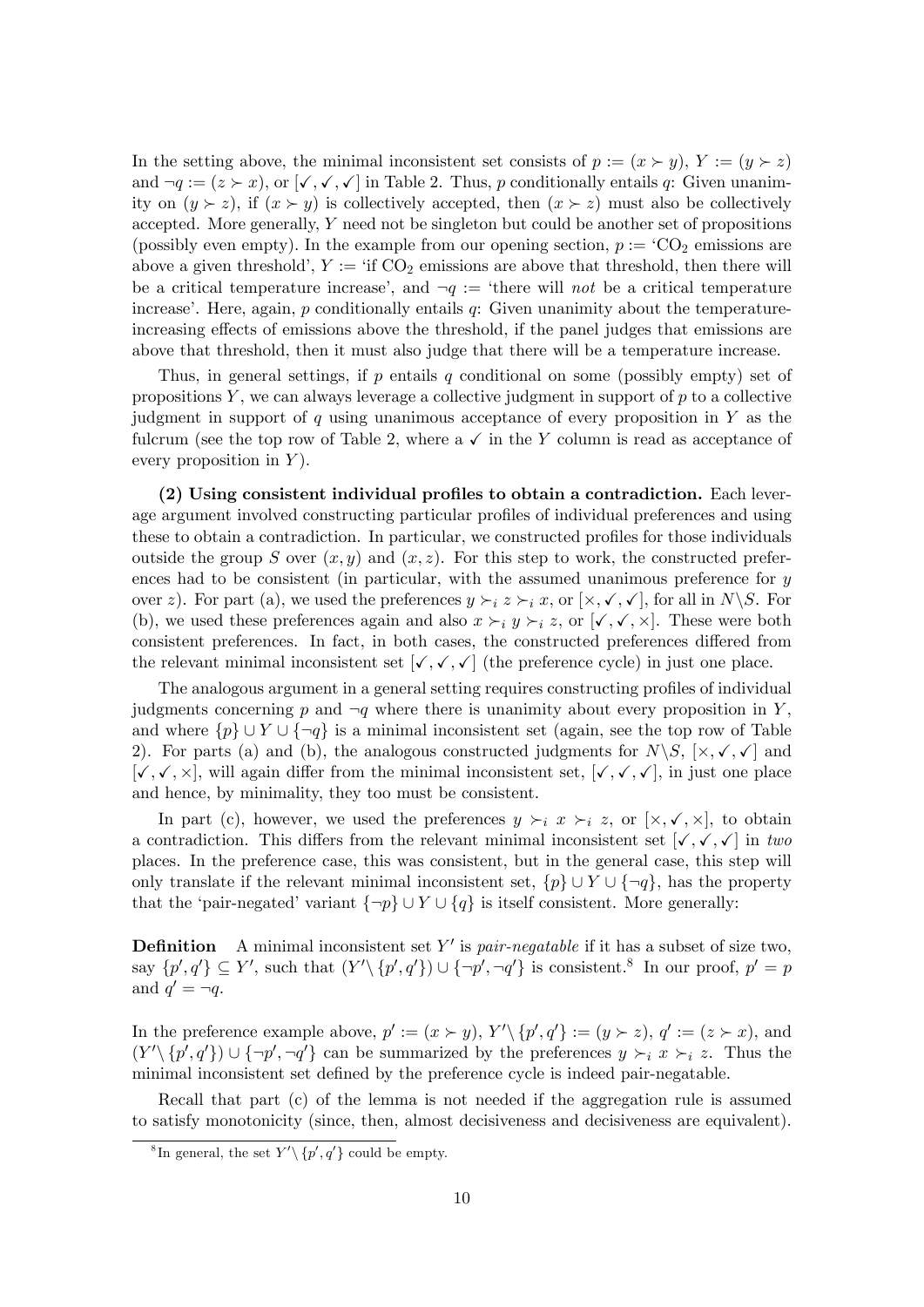But without assuming monotonicity, to obtain decisiveness from almost decisiveness (i.e., to obtain monotonicity), we need to assume the existence of at least one *pair-negatable* minimal inconsistent subset of the agenda. Indeed, all of the impossibility results in this symposium that do not impose monotonicity assume a condition close to this.<sup>9</sup>

Thus, in general settings, if p entails q conditional on some  $Y \subseteq X$ , and S is almost decisive (respectively decisive) on p, then S is almost decisive (respectively decisive) on q. If, in addition,  $\{\neg p\} \cup Y \cup \{q\}$  is consistent, then S's almost decisiveness on p implies S's decisiveness on q.

(3) Connectedness and Total Blockedness. The last piece of the proof of the lemma involved repeating the leverage step using other potential inconsistencies with transitivity. For example, the potential cycle  $w \succ x$ ,  $x \succ y$  and  $y \succ w$  is used to leverage a collective preference for x over y to one for w over y using unanimity about  $(w, x)$  as the fulcrum. Eventually this process reaches every ordered pair  $(w, z) \in K \times_{\neq} K$ . If we translate the argument to a general judgment-aggregation setting, we find that, just as a virus spreads from one individual to another along a network of infectious contacts, a group's decisiveness on some proposition  $p$  spreads to all other propositions that can be reached from  $p$  via a sequence of conditional entailments. That is, a group's decisiveness travels across a directed graph of propositions connected by conditional entailments, each associated with an appropriate minimal inconsistent set. Thus, the last extra condition needed to extend the contagion lemma to a general setting is that this directed graph is (strongly) connected: The pattern of minimal inconsistent subsets of the agenda is such that we can travel from any proposition to any other via a sequence of conditional entailments. Indeed, this condition, introduced by Nehring and Puppe [47, 49], or something close to it is found in all the symposium papers establishing impossibility results.

**Definition** An agenda X is totally blocked (sometimes also called path-connected) if, for any pair of propositions  $p, q \in X$ , there exists a sequence of propositions  $p_1,...,p_k \in X$ such that  $p = p_1 \vdash^* p_2 \vdash^* ... \vdash^* p_k = q$ .

Putting these translated pieces of the argument back together, using the two new conditions we have discovered, yields a new general contagion lemma.

**Lemma 2 (General contagion)** Suppose that the agenda is totally blocked. Then, if the group  $S \subseteq N$  is:

- (a) almost decisive over some proposition  $p$  in the agenda, then  $S$  is almost decisive;
- (b) decisive over some proposition p in the agenda, then S is decisive.
- (c) almost decisive over some proposition p in the agenda and, in addition, the agenda has at least one pair-negatable minimal inconsistent subset, then S is decisive.

Proof sketch. For parts (a) and (b), the proof follows from the discussion above. For part (c), let S be almost decisive over some  $p$ . By (a), S is almost decisive over all propositions, including those that form a pair-negatable minimal inconsistent set (which

<sup>&</sup>lt;sup>9</sup>This is equivalent to the existence of an *even-negatable* minimal inconsistent subset of the agenda (i.e., which has a subset of even size whose propositionwise negation makes the set consistent), introduced in Dietrich [6] and Dietrich and List [9], and also to the algebraic condition of non-affineness, introduced in Dokow and Holzman [23] in this symposium.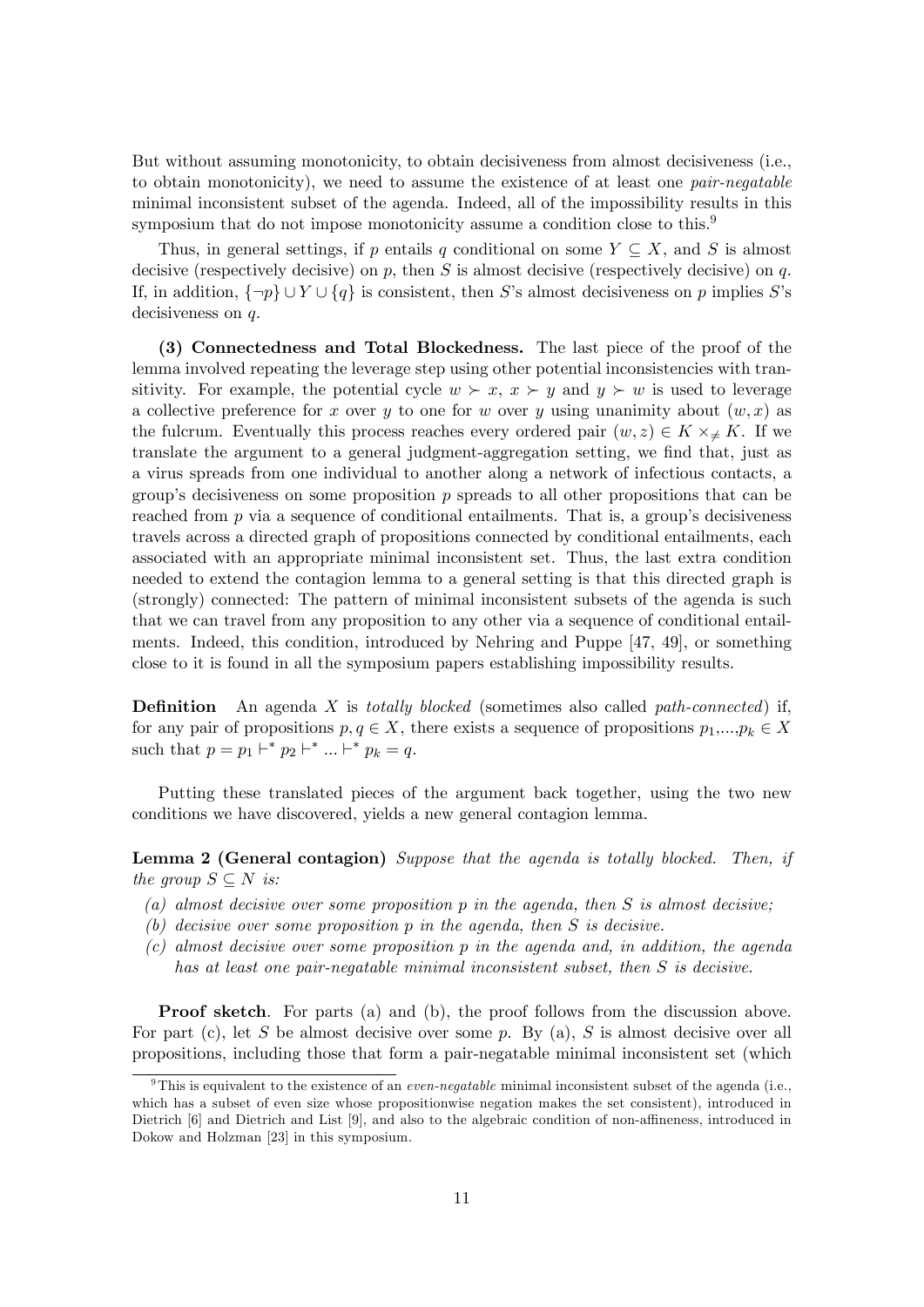must exist by assumption). Therefore, there exists at least one proposition over which  $S$ is decisive. By part (b), S is decisive.

This lemma has a couple of corollaries of independent interest. First, the lemma as a whole tells us that if the agenda is totally blocked and has at least one pair-negatable minimal inconsistent subset, then the aggregation rule is monotonic. Second, part (a) on its own tells us that if an agenda is totally blocked, then the aggregation rule is neutral in the sense that it aggregates judgments on each proposition in the same way.

**Definition** A judgment aggregation rule is *neutral* if, for all propositions in the agenda, the set of winning coalitions is the same:  $\mathcal{W}_p = \mathcal{W}_q$  for all  $p, q \in X$ . The strengthening of independence by imposing neutrality is called systematicity.

A similar definition also applies to the case of preferences, with propositions replaced by ordered pairs of distinct alternatives.

#### 3.3 The group-contraction lemma

We can now turn to the second lemma used to prove Arrow's theorem. It too comes in several forms, but we will just need one.<sup>10</sup>

Lemma 3 (Group contraction) Suppose the aggregation rule is neutral. Then there exists an individual who is almost decisive over some ordered pair  $(x, y) \in$  $K \times \neq K$ .

**Proof sketch.** Suppose not. We already know that there exist almost decisive groups; e.g.,  $N$  is such a group, by the weak Pareto principle. Among all groups that are almost decisive over some pair, let S be among the smallest. Let  $(y, z)$  be a pair over which S is almost decisive. Fix some  $j \in S$  and consider preference profiles that are consistent with Table 3 (for now, ignoring the first row).

|                            | $x \succ_i y$ | $y \succ_i z$ | $z \succ_i x$ |
|----------------------------|---------------|---------------|---------------|
| $i = 1$                    |               |               |               |
| $i \in S \backslash \{j\}$ |               |               |               |
| $i \in N \backslash S$     |               |               |               |

Table 3: A profile in the proof of the group-contraction lemma

The groups  $N\setminus S$  and  $S\setminus\{j\}$  could be empty. Since  $S\setminus\{j\}$  is smaller than S, it cannot be almost decisive over  $(x, y)$ , and thus x must be collectively preferred to y. Since S is almost decisive on  $(y, z)$ , y must be collectively preferred to z. Thus, by transitivity, x must be collectively preferred to z, and hence j is almost decisive on  $(x, z)$ .

The combination of the two lemmas yields Arrow's theorem: From part (a) of the contagion lemma, we know that the aggregation rule is neutral. The group-contraction lemma then implies the existence of an almost decisive individual on some pair in  $K \times_{\neq} K$ . By part (c) of the contagion lemma, this individual is decisive over all pairs and hence a dictator.

 $10$ This version is essentially the one in Sen [58].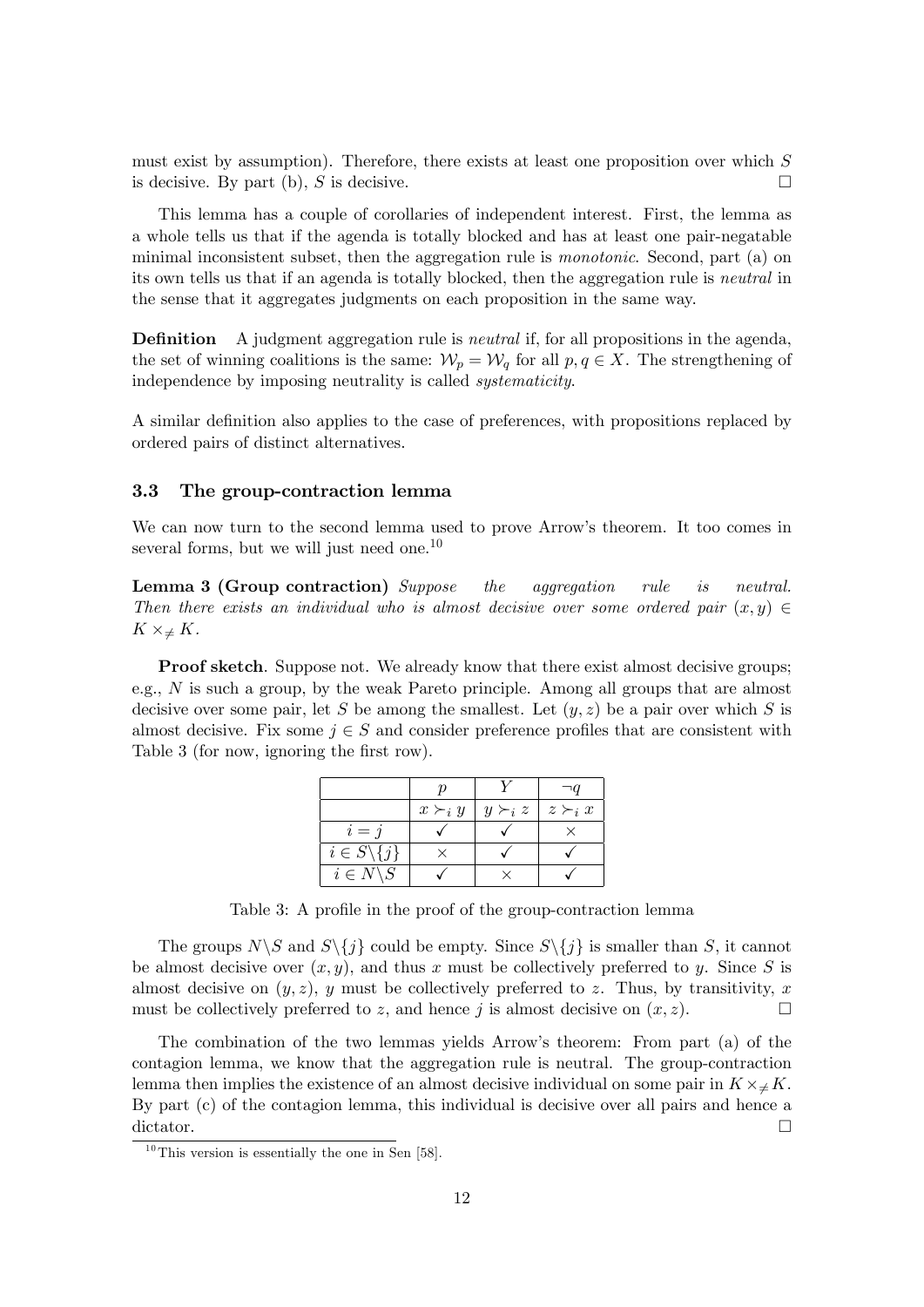#### 3.4 Generalizing the group-contraction lemma

Again, let us try to translate this proof to a general judgment-aggregation setting. Once again, the proof relies on conditional entailments (in fact, the same conditional entailment as before) and on constructing consistent profiles of individual preferences to induce a contradiction. A quick inspection of Table 3 confirms that each of the individual preferences used in the construction differ from the relevant minimal inconsistent set,  $[\checkmark, \checkmark, \checkmark]$ , in just one place. Thus, by the same argument as used above, the analogous profile of individual judgments (see the top row of the table) will be consistent. There is, however, one slightly hidden assumption. Unlike in the proof of the general contagion lemma, the minimal inconsistent set used here needs to have three elements: If Y were empty and  $\{p, \neg q\}$ were itself a minimal inconsistent set, then the judgments held by the individuals in  $N\setminus S$ would be inconsistent. Therefore, the analogous lemma requires the following additional property on the agenda (which, it is easy to check, is implied by total blockedness).

**Definition** An agenda X is non-simple if it has a minimal inconsistent subset with three or more elements.

Adding this extra condition yields the following straightforward generalization of the group contraction lemma.

Lemma 4 (General group contraction) Suppose that the agenda is non-simple and the aggregation rule is neutral. Then there exists an individual who is almost decisive over some proposition p.

The proof follows immediately from the discussion above.

#### 3.5 The theorem

We can now state the analogue of Arrow's theorem in judgment aggregation.

- **Theorem 1** (a) If the agenda is totally blocked and has at least one pair-negatable minimal inconsistent subset, the only aggregation rules satisfying universal domain, consistency and completeness, the unanimity principle and independence are the dictatorships.
	- (b) If the agenda does not have both of these properties and  $|N|\geq 3$ , there exist non $dictatorial$  aggregation rules satisfying the specified conditions.

Proof sketch. Part (a) follows immediately from the general contagion and contraction lemmas. Its converse (b) (for  $|N| \geq 3$ ) is established through explicit examples, as shown in Nehring and Puppe [49] (for the violation of total blockedness) and Dokow and Holzman [23] (for the violation of the pair-negatability property).  $\Box$ 

The literature contains several variants of this theorem. Dokow and Holzman [23], in this symposium, proved both parts. Part (a) alone was also proved by Dietrich and List [9]. Both of these works build on Nehring and Puppeís earlier variant [49], also in this symposium, in which monotonicity is additionally imposed on the aggregation rule but the agenda condition of pair-negatability is not required. Recall that, with monotonicity,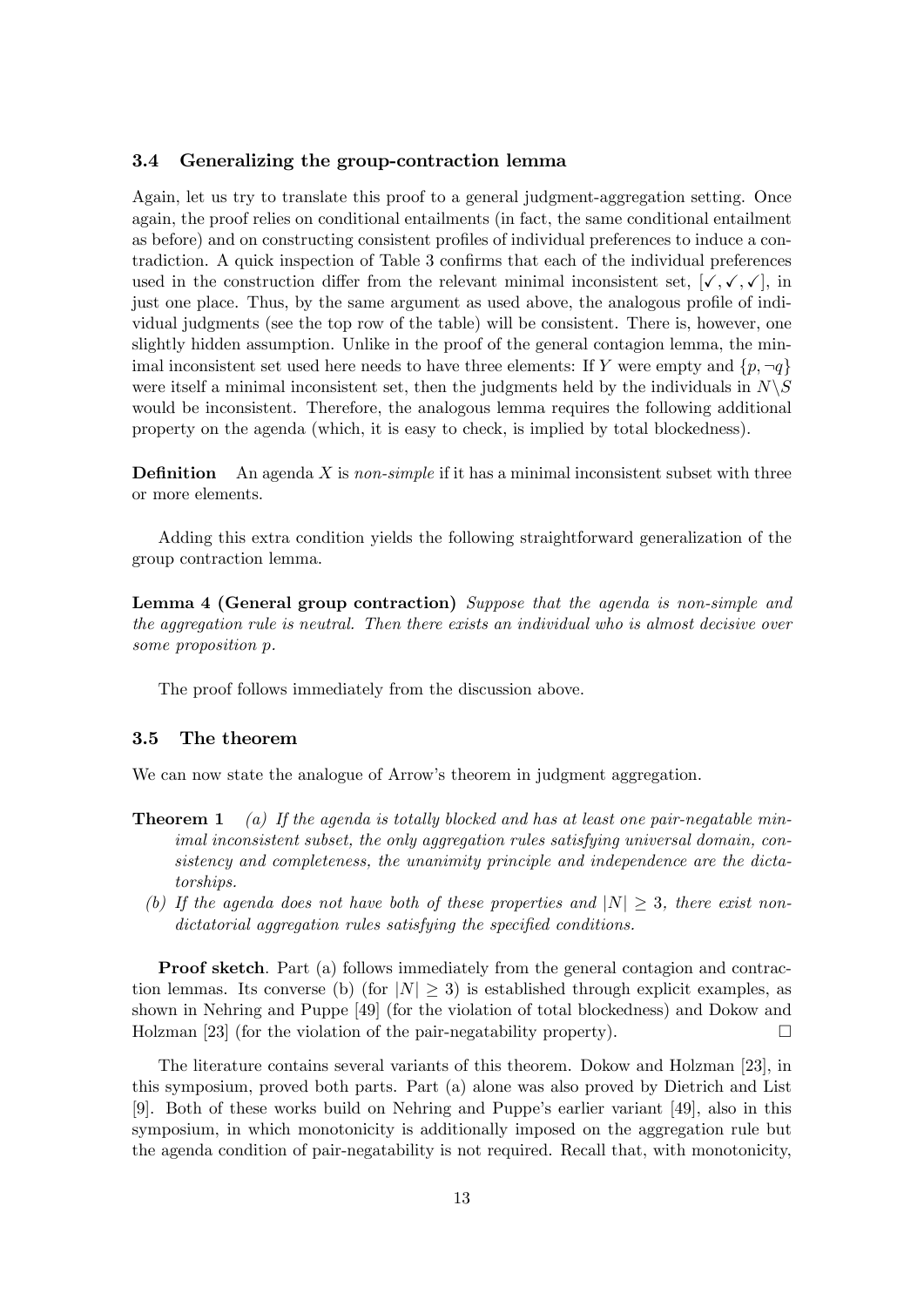almost decisiveness implies decisiveness, and hence part (c) of the general contagion lemma is not needed. Nehring and Puppe [49] and Dietrich and List [9] further considered the case in which the aggregation rule is required to be neutral (i.e., independence is strengthened to systematicity). Here total blockedness can be weakened to non-simplicity and the general contagion lemma is not needed (apart from a variant of part (c) in the case without monotonicity, to get from almost decisiveness to decisiveness, using pair-negatability). Interestingly, with neutrality, the unanimity principle becomes largely redundant.<sup>11</sup> Precursors of the result with neutrality, under more restrictive agenda assumptions, include the impossibility results by List and Pettit  $[36]$  and Pauly and van Hees  $[52]$ .<sup>12</sup>

The two lemmas underlying the proof above can be found in various places in this symposium and elsewhere. In essence, part (a) of the general contagion lemma occurs in Dokow and Holzman [23] and Dietrich and List [9], and an adapted version also occurs in Dietrich and Mongin's symposium paper [20], discussed below. The conclusion of part (b) is similar to that of Nehring and Puppe's contagion lemma [49], but the argument is different. They use what they call the 'intersection property', whereas the proof above can be traced back to classical social choice theory. The conclusion of part (c) and its use of pair-negatability can also be found in Dokow and Holzman [23] and Dietrich and List [9], though they each give a separate argument that the pair-negatability property (ënonaffineness' in Dokow and Holzman) yields monotonicity of the aggregation rule. However, part (c) in the present form, deriving full decisiveness from almost decisiveness on a single proposition, is not commonly used in the judgment-aggregation literature.

The general group-contraction lemma essentially occurs in Dokow and Holzman [23]. Other papers, including Dietrich and List [9] and Dietrich and Mongin [20], replace it by a two-step argument proving, first, that the set of winning coalitions is intersectionclosed and, secondly, that the intersection of all winning coalitions is singleton. This proof strategy resembles those proofs of Arrowís theorem which show that the set of winning coalitions forms an 'ultra-filter'.<sup>13</sup> We return to this point when we discuss relaxations of the completeness requirement on collective judgments.

How demanding are the agenda conditions of Theorem 1? Total blockedness turns out to be quite strong. While it is paradigmatically satisfied by the agenda of pairwise preference rankings over three or more alternatives, some of our other illustrative agendas violate it. In the law-court example, where  $p$  and  $q$  are the premises for liability and  $r$ is the proposition about liability (subject to  $r \leftrightarrow (p \wedge q)$ ), total blockedness is violated (e.g., there is no sequence of conditional entailments from the proposition that he did not do it to the proposition that he is liable). Indeed, unanimity voting on each of  $p$ , q and r (with  $\neg p, \neg q$  and  $\neg r$  being the 'default' judgments in the absence of unanimity) satisfies all of the Arrovian conditions. In the expert-panel example, where the agenda consists of p,  $p \rightarrow q$ , q and their negations, total blockedness is again violated, and a non-dictatorial aggregation rule satisfying the specified conditions is given by accepting  $p$ if it is unanimously accepted and accepting each of  $p \rightarrow q$  and q unless it is unanimously

 $11$  In the neutral case, even without the unanimity principle, the other conditions imply either (i) dictatorship – when the agenda has at least one inconsistent subset whose propositionwise negation is consistent (Dietrich  $[6]$ ) – or (ii) the disjunction of dictatorship and inverse dictatorship (Dietrich and List  $[9]$ ).

 $12$ Under stronger agenda assumptions, Pauly and van Hees [52] and Dietrich [5] also proved impossibility results without neutrality in which the unanimity principle is weakened to the requirement that the aggregation rule be non-constant. For other discussions of the relationship between preference and judgment aggregation, see also List and Pettit [37] and Nehring [43].

 $13$  See, for example, Campbell and Kelly [4] and references therein.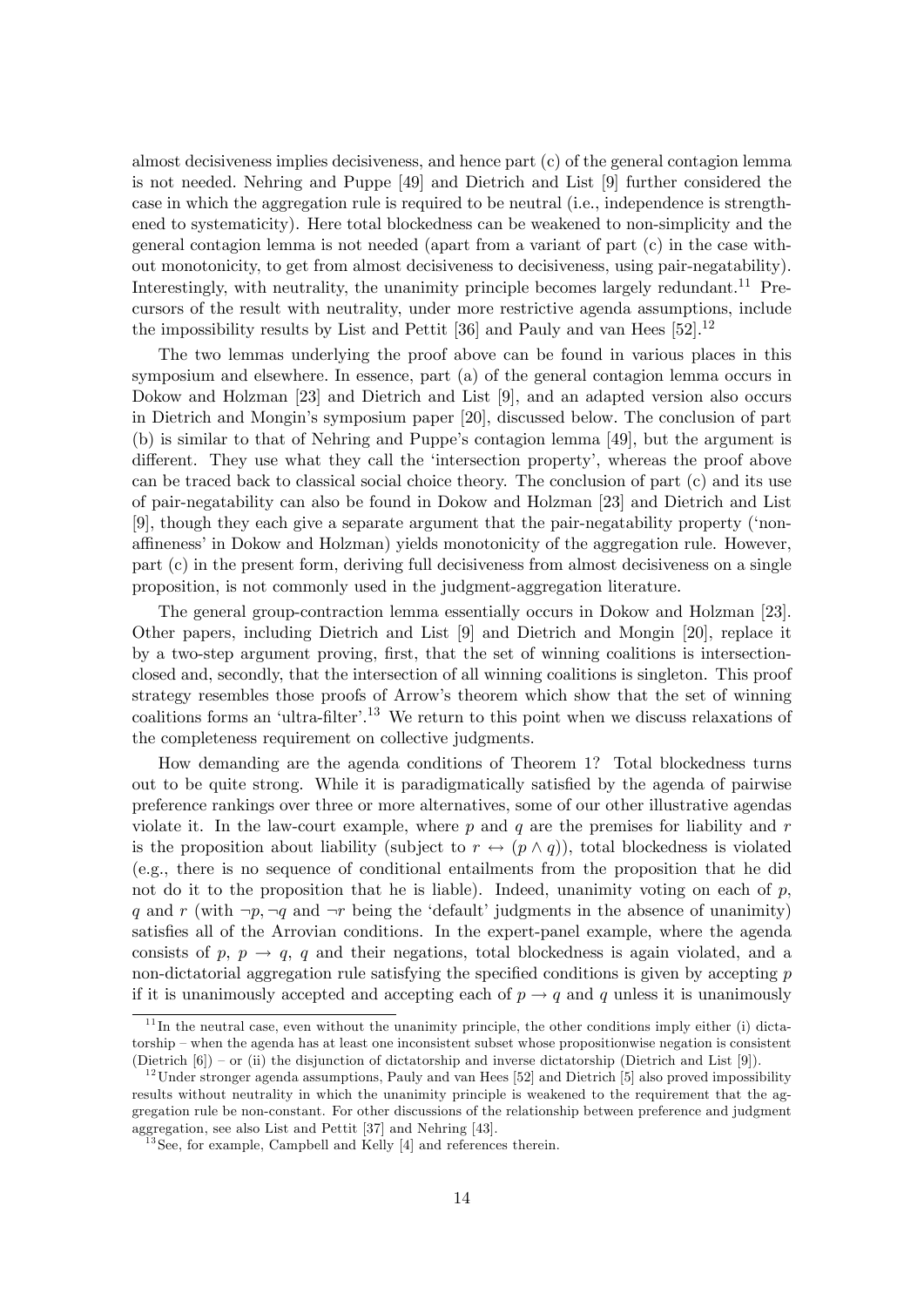rejected (with 'default' judgments  $\neg p, p \rightarrow q$  and q otherwise).

However, despite the demandingness of total blockedness, we can gain important insights from the role played by conditional entailments in making decisiveness contagious. In particular, whenever we can get from  $p$  to  $q$  via a sequence of conditional entailments, any winning coalition for  $p$  must also be winning for  $q$ ; and, further, whenever the agenda contains a strongly connected segment, the aggregation rule must be neutral within that segment. In this way, the structure of conditional entailments within the agenda severely restricts the class of admissible aggregation rules, sometimes forcing them to be locally dictatorial, oligarchic or subject to individual veto power. Many of these results, along with a general family of 'blockedness' conditions, are in Nehring and Puppe [49] in this symposium. See also Nehring [44] and Dietrich and List [15].

The pair-negatability property is interpretationally less demanding than total blockedness. It is satisfied in all of the examples above, and the only agendas violating it are those that are essentially isomorphic to a set of propositions in standard propositional logic whose only logical connectives are negation  $(\neg)$  and material bi-implication  $(\leftrightarrow)$  (Dokow and Holzman [23]). For such agendas, the so-called 'parity rules', which accept any proposition if and only if it is accepted by an odd number of individuals (in an odd-sized subset of  $N$ ), are the only aggregation rules satisfying the Arrovian conditions.

| Conditions<br>plus universal domain,<br>consistency & completeness) | Unanimity principle                         | Unanimity principle<br>& monotonicity |  |
|---------------------------------------------------------------------|---------------------------------------------|---------------------------------------|--|
| Independence                                                        | totally blocked<br>$&\text{ pair-negative}$ | totally blocked                       |  |
| Independence<br>& neutrality                                        | non-simple<br>$&\text{ pair-negative}$      | non-simple                            |  |

Table 4: Agendas for which only dictatorships are possible

Table 4 summarizes the theorem's main variants we have commented on. The rows and columns indicate the conditions imposed on the aggregation rule, and the corresponding entries show the classes of agendas for which any such rule must be a dictatorship.

# 4 Escape routes from impossibility

As noted in our opening remarks, the most important contribution of the impossibility results on judgment aggregation, as in preference aggregation, is not so much to demonstrate that there are no compelling aggregation rules, but to give us insights into which requirements on aggregation must be relaxed to find such rules. The generalization of Arrow's theorem points to four different escape routes from the impossibility of non-dictatorial judgment aggregation.

The first three correspond to the three types of constraints on aggregation mentioned at the beginning. We can restrict the domain of admissible inputs to the aggregation rule; relax the constraints on the outputs; or weaken the informational restrictions imposed by independence (we set aside the less compelling route of dropping 'democratic' conditions such as the unanimity principle or monotonicity). The fourth route uses the fact that, unlike Arrow's theorem, which applies to all non-trivial preference aggregation problems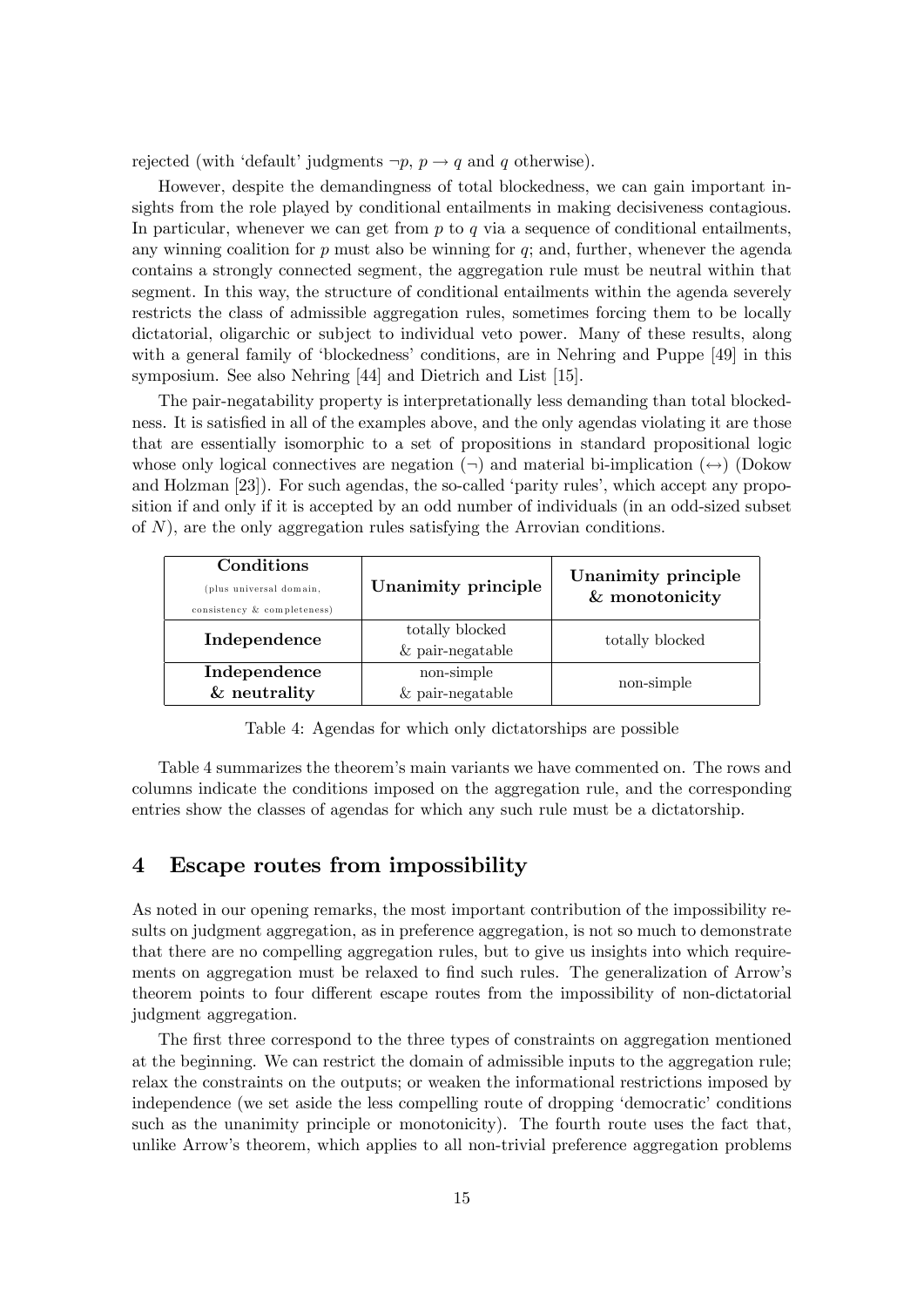(i.e., all with more than two alternatives), its generalization does not apply to all agendas of substantive interest. We can thus focus on agendas that are substantively interesting but fall outside the 'problematic' classes leading to dictatorship. While the first three routes generalize familiar responses to Arrowís theorem, the last exploits the additional structure that can be introduced by the move from preference aggregation to judgment-aggregation settings.

#### 4.1 Restricting the domain

The impossibility theorem we have discussed takes the aggregation rule to be defined on the domain of all profiles of consistent and complete judgment sets and thus places no restriction on the admissible disagreement between individuals. However, it is sometimes reasonable to expect individual judgments to fall into a more restricted domain, which captures greater agreement or cohesion among individuals. The symposium paper by Dietrich and List [16], building on List [32], asks whether there are plausible domain restrictions that guarantee that propositionwise majority judgments are consistent. Dietrich and List identify several such restrictions, which can be partially ordered by strength. They are similar in spirit to some classic domain restrictions in preference aggregation (such as single-peakedness) and generalize some of them, thereby shedding light on which abstract features of those classic conditions are responsible for their effects on majority consistency.

We here review some examples, beginning with the first and strongest domain-restriction condition in judgment aggregation, called unidimensional alignment (List [32]). It is based on the idea that judgments are constrained by the individuals' location on some left-right axis, which represents their positions on some cognitive or normative dimension. A profile  $(J_1, ..., J_n)$  is unidimensionally aligned if the individuals in N can be ordered from left to right such that, for every proposition  $p$  in the agenda, the individuals accepting  $p$  (i.e., those with  $p \in J_i$ ) are either all to the left, or all to the right, of those rejecting it (i.e., those with  $p \notin J_i$ ). For example, consider the agenda containing the following propositions and their negations:

- $p$ :  $A \text{ budget deficit is acceptable.}$
- q:  $\qquad$  'We should increase defense spending.'
- $p \rightarrow q$ : 'If a budget deficit is acceptable, we should increase defense spending.'

Plausibly, individuals on the left of the political spectrum find a budget deficit acceptable, while those on the right do not; those on the right endorse an increase in defense spending, while those on the left do not; and everyone from the center to the right shares the view that, at least conditional on the acceptability of a budget deficit, defense spending should be increased. The result is a unidimensionally aligned profile, as illustrated in Table 5.

| Ind. $1$ | Ind. 2   Ind. 3   Ind. 4   Ind. 5 |  |
|----------|-----------------------------------|--|
|          |                                   |  |
|          |                                   |  |
|          |                                   |  |

Table 5: A unidimensionally aligned profile

When this condition is satisfied, any proposition in the agenda is accepted by a majority if and only if it is accepted by the median individual on the given left-right order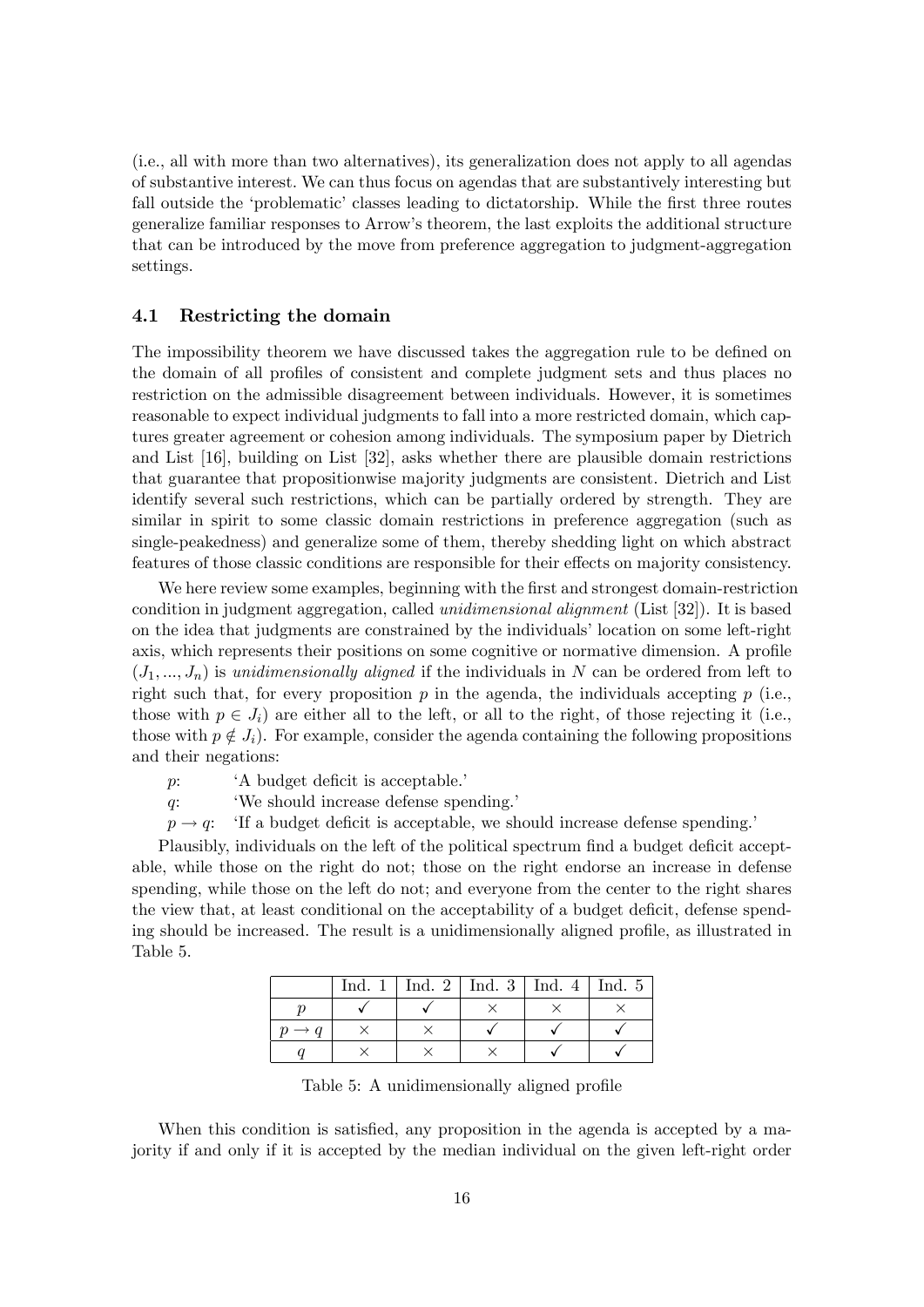(ignoring ties). Thus, in the present example, the majority judgments coincide with those of individual 3. But then the majority judgments inherit the consistency of the median individual's judgments, given individual consistency. Applied to binary preference rankings, unidimensional alignment reduces to the established condition of order-restriction (Rothstein [55]), which has single-crossing as a special case.

Dietrich and List [16] generalize this condition in several ways. They also show that the left-right order of individuals producing the required acceptance-rejection patterns need not be the same for all propositions in the agenda, but can vary across different subagendas. For instance, majority judgments are also consistent if the individual judgments restricted to the propositions in each minimal inconsistent subset of the agenda (and their negations) are unidimensionally aligned. This 'localization' of the domain restrictions resembles a familiar move in preference aggregation, where Condorcet cycles are already ruled out by requiring restrictions such as single-peakedness to hold for every triple of alternatives.

In preference aggregation, majority consistency can also be assured by a weaker local condition known as value-restriction (Sen [57]): In every triple of alternatives, the individuals unanimously rank one alternative not top, not middle, or not bottom. Dietrich and List show how to generalize this condition to judgment aggregation and give it an alternative form: Any minimal inconsistent set  $Y \subseteq X$  contains a pair of propositions p, q not jointly accepted by anyone. To see why this generalizes Sen's condition, notice that if everyone agrees, for instance, that  $y$  is not middle among  $x, y$  and  $z$ , no-one will jointly accept  $x \succ y$  and  $y \succ z$ . While weaker than the earlier domain-restriction conditions, this is still sufficient for majority consistency: If the majority judgments were inconsistent, at least one minimal inconsistent set  $Y \subseteq X$  would have to be majority-accepted. But then the pair of propositions  $p, q \in Y$  from the definition of value-restriction would be majority-accepted as well, and at least one individual  $i \in N$  would have to accept both, contradicting value-restriction.

Whether value-restriction can be relaxed further depends on whether we wish to formulate domain restrictions as constraints on admissible individual judgment sets or as constraints on admissible profiles. In the former case ('product domains'), value-restriction cannot generally be relaxed further. In the latter case ('non-product domains'), a weaker necessary and sufficient condition for majority consistency can be given. Unlike unidimensional alignment or value-restriction, it specifies not only which patterns within each individual's judgment set are or are not permitted to occur, but also how often those patterns may occur across the profile: For every minimal inconsistent subset of the agenda, at least one proposition must be majority-rejected, the verification of which requires explicit counting.

#### 4.2 Relaxing the constraints on the outputs

Instead of restricting the domain of inputs to the aggregation rule, we can also relax the constraints on its outputs. The impossibility theorem above requires the aggregation rule to generate a complete, not just consistent, collective judgment set for every profile of individual judgment sets. But there are many contexts in which completeness seems too much to ask of collective judgments; we may be able to agree or at least resolve our disagreements on some issues while agreeing to disagree on others.

Two natural kinds of aggregation rules violating completeness are unanimity rules and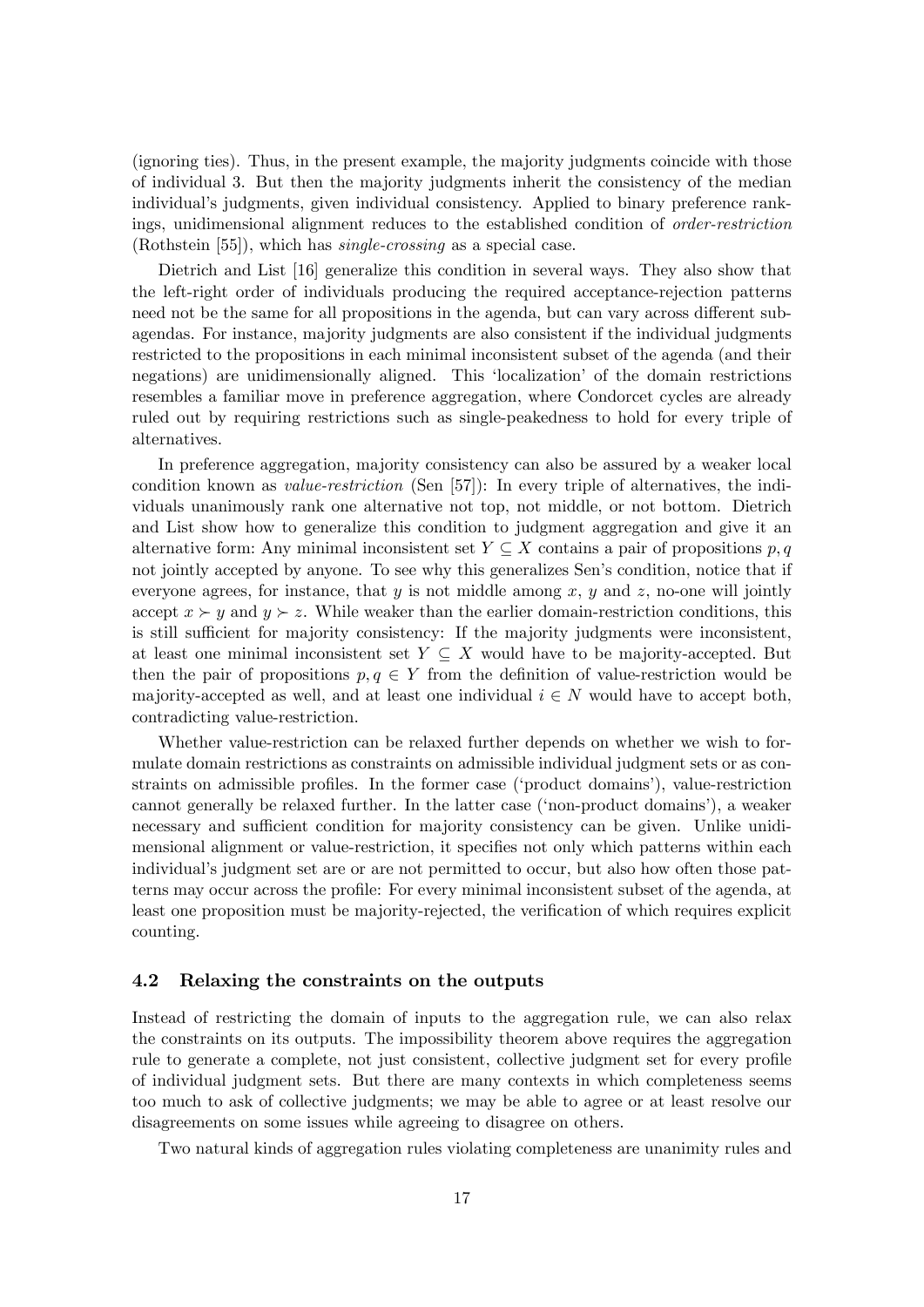supermajority rules (List and Pettit  $[36]$ ).<sup>14</sup> The former accept any proposition (likewise, its negation) collectively if and only if it is accepted by all individuals; the latter, if and only if it is accepted by a sufficiently large supermajority, such as two thirds, three quarters, or more. In both cases, no judgment is made when neither the proposition nor its negation receives the required support. An important difference between the two kinds of rules lies in the rationality conditions on collective judgments they secure. Notice that when a judgment set is consistent and complete, it is also deductively closed: Any proposition in the agenda that is logically entailed by the given judgment set is also contained in it. In the expert-panel example, the set  $\{p, p \rightarrow q, q\}$  is deductively closed, while the set  ${p, p \to q}$  is not. Accordingly, when we relax completeness, we must choose whether or not to preserve deductive closure. Since the intersection of several deductively closed sets of propositions is still deductively closed, unanimity rules guarantee deductive closure; supermajority rules do not.

Philosophers are divided on whether deductive closure is a reasonable requirement of rationality. On the one hand, the acceptance of any given set of propositions may be taken to commit someone to the acceptance of its implications. On the other hand, it may be computationally difficult to identify these implications, and the evidential support available for any set of propositions need not carry over to its implications. In the case of strict preference rankings, the conjunction of consistency and deductive closure is equivalent to the conjunction of asymmetry and transitivity, and consistency by itself is equivalent to acyclicity.

Dokow and Holzman [24], in this symposium, and Dietrich and List [13] investigate the general case in which completeness is dropped but deductive closure is preserved, strengthening related results by Gärdenfors [26]. The key finding is that the dictatorship result discussed above then turns into an oligarchy result. If (and, for  $|N| \geq 3$ , only if) the agenda is totally blocked and has at least one pair-negatable minimal inconsistent subset, the only aggregation rules generating consistent and deductively closed collective judgments and satisfying Theorem 1's other conditions are the *oligarchies*: There exists a fixed non-empty subset  $M \subseteq N$  such that, for every profile  $(J_1, ..., J_n)$  in the domain,  $F(J_1, ..., J_n) = \bigcap$  $i\in M$  $J_i$ . Unanimity rules are the limiting cases in which the set of 'oligarchs'

 $M$  contains everyone. Dictatorships are the opposite limiting cases in which  $M$  is singleton.

To see why this oligarchy result holds, notice that the general contagion lemma above continues to hold even under the present weakening of the output constraints. In particular, the aggregation rule is still neutral and monotonic under the given conditions (i.e., the set of winning coalitions is the same across the agenda and superset-closed). The group-contraction lemma, by contrast, ceases to hold and must be replaced by another argument. As in the ultra-filter proofs of Arrow's theorem, the set of winning coalitions can be shown to be intersection-closed. However, without completeness, the intersection of all winning coalitions need no longer be singleton, but can be a larger set  $M \subseteq N$ , which consists precisely of the oligarchs. When applied to binary preference rankings, this oligarchy theorem becomes a variant of Gibbardís classic oligarchy result for the case of quasi-transitive collective preferences (see Sen [58]). Dokow and Holzman [24] and Dietrich and List [13] show further that this oligarchy result continues to hold if completeness is weakened to deductive closure not only on the output side but also on the input side of

 $14A$  third kind is given by the 'conclusion-based' rules that deliver judgments only on conclusions, but not on premises.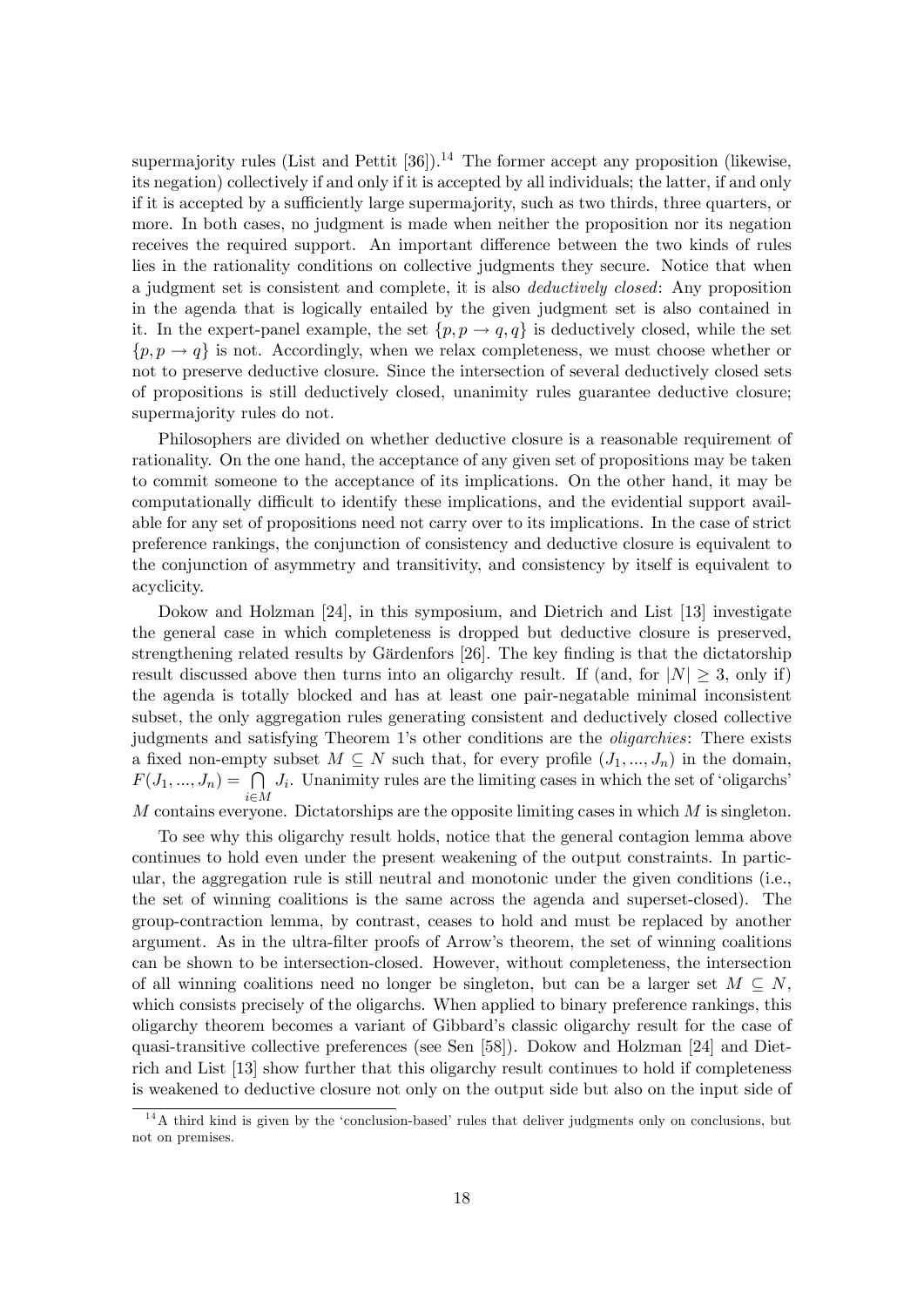the aggregation rule.

If we give up deductive closure, non-oligarchic possibilities open up. For example, let each proposition in the agenda be collectively accepted whenever it is accepted by a supermajority of more than  $\frac{k-1}{k}$  of the individuals, where k is the size of the largest minimal inconsistent subset of the agenda. The resulting collective judgments are always consistent (Dietrich and List [10], extending List and Pettit [36]). The reason is that  $k$  or fewer supermajorities of this size must have a non-empty intersection, and so the supermajority judgments on any set of  $k$  or fewer propositions inherit their consistency from the judgments of the individuals in this intersection. Thus no minimal inconsistent set, and by implication no other inconsistent set, can be accepted.

Supermajority rules implement different criteria for the acceptance and the rejection of each proposition; it is harder to accept a proposition than to reject it. Dietrich and List [19] show that such an asymmetry is necessary for the avoidance of dictatorship, even when the only requirement on judgment sets is consistency. Whenever the agenda is non-simple and cannot be partitioned into two logically independent sub-agendas, the only aggregation rules mapping profiles of consistent individual judgments to consistent collective ones satisfying a condition of *acceptance-rejection neutrality* (requiring symmetrical treatment of acceptance and rejection of each proposition) are dictatorships.<sup>15</sup>

#### 4.3 Relaxing independence

A third escape-route from impossibility is to relax propositionwise independence. In preference aggregation, independence of irrelevant alternatives is usually defended by appealing to strategy-proofness. A defense of independence by appealing to non-manipulability can also be given in some judgment-aggregation settings (Dietrich and List [11], Nehring and Puppe  $[47, 49]$ . But even when we ignore strategic issues, we usually want a court's collective judgment on the factual question of whether the defendant did it to be independent of individuals' judgments on the legal question of whether he was obliged not to do it. However, it seems less natural (on normative or, absent cynicism, strategic grounds) to require the court's collective judgment on the defendant's liability to be independent of the individualsí judgments on whether he did it or whether he was obliged not to. If we relax independence, several interesting classes of aggregation rules become available. The most widely discussed one, the class of *premise-based rules*, is the topic of Dietrich and Mongin's symposium paper  $[20]$ . These rules go back, under the name *issue-by-issue voting*, to Kornhauser and Sager's work in a legal context [30, 31, 29], where they were contrasted with conclusion-based rules, or case-by-case voting, and more formally to List and Pettit [36], Bovens and Rabinowicz [2], Dietrich [5] and others.

The basic idea is to designate a subset of the agenda as a set of premises and to aggregate judgments on them by some propositionwise independent rule, but to allow the collective judgments on all other propositions (the conclusions) to depend on the resulting collective judgments on these premises. In the court setting, the issues of whether he did it and whether he ought not to have done it might be thought of as the premises, and we might decide these, for example, by majority voting. The issue of liability might be thought of as the conclusion, and we might decide this, for example, by the rule that the defendant is liable if and only if we collectively judge that he did it and ought not to have done

 $15$  Acceptance-rejection neutrality is related to *neutrality within issues* or *unbiasedness*, discussed in Nehring and Puppe [49] in this symposium and Dietrich and List [18].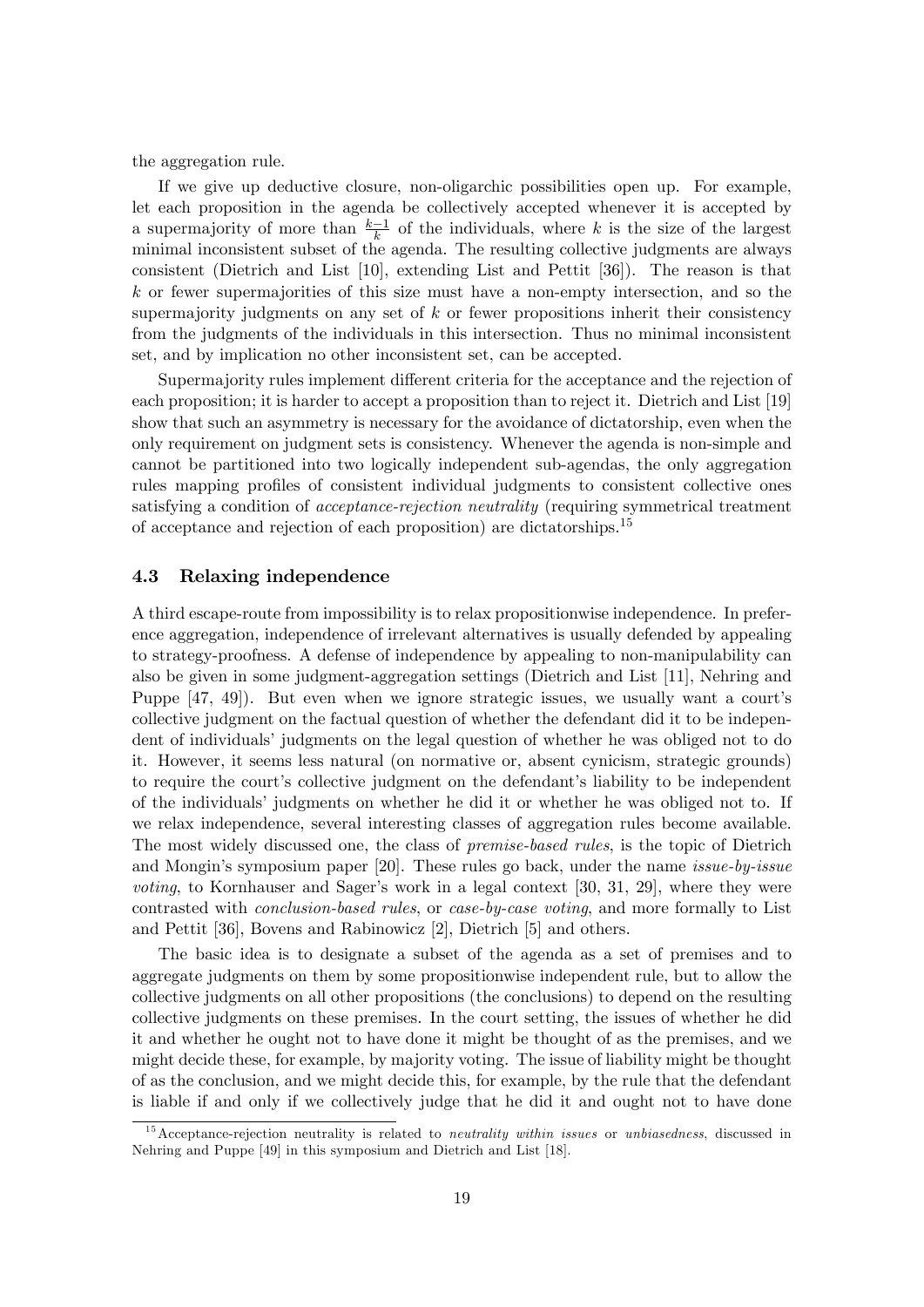so. (Conclusion-based rules, by contrast, apply a propositionwise independent aggregation rule directly on the conclusions.) Earlier contributions have usually assumed logically independent premises – ideally chosen so as to constitute a logical basis for the entire agenda, so that their adjudication settles all other propositions – and have focused mainly on majority voting on these premises. Dietrich and Mongin [20] generalize the notion of a premise-based aggregation rule by defining it in terms of two properties: propositionwise independence restricted to the premises and unanimity preservation also restricted to the premises. This permits, among other things, logically interdependent premises.

Dietrich and Mongin use this framework to generalize the so-called *doctrinal paradox*, the fact that premise-based and conclusion-based rules can deliver different outcomes. Just as Dietrich and Mongin define premise-based rules in terms of two weak properties, they define conclusion-based rules in terms of the weak requirement of unanimity preservation on all non-premises. Putting these two definitions together, they identify the class of agendas for which premise-based and conclusion-based aggregation are in conflict, i.e., for which only dictatorships meet both requirements (under universal domain, consistency and completeness). The identified agenda conditions generalize the agenda conditions of Theorem 1 and reduce to them when the premise set is the entire agenda. The bottom line is that, in many contexts, to solve the doctrinal paradox one must choose between privileging premises and privileging conclusions. Earlier related results were given by Mongin [42] and Nehring [45].

Another class of aggregation rules that give up independence is the class of *sequential* priority rules (List [33]). Any such rule is defined relative to a particular order of priority among the propositions in the agenda X. For each profile  $(J_1, ..., J_n)$ , the propositions in  $X$  are then considered one-by-one in the specified order and the collective judgment on each proposition  $p$  is made as follows. If the majority judgment on  $p$  (or the judgment made by some other propositionwise criterion) is consistent with the collective judgments on propositions considered earlier, then that judgment becomes the collective judgment on  $p$ ; but if it is inconsistent with those earlier judgments, then the collective judgment on  $p$  is determined by the implications of those earlier judgments. In the expert-panel example of Table 1 above, the propositions might be considered in the order  $p, p \rightarrow q$ , q (with negations interspersed), which would lead to the acceptance of p and  $p \rightarrow q$  by majority voting and the acceptance of  $q$  by logical inference.

Just as the collective judgments produced by any premise-based rule depend on which propositions are chosen as the premises, the collective judgments produced by a sequential priority rule depend on the order in which propositions are considered. Sometimes there may be a natural choice of premises, or a natural order of priority, as in the court example, but often there can be reasonable disagreement about which propositions should be considered prior to others. The problem of majority inconsistency thus resurfaces as a problem of path-dependence (List [33]).

A third class of aggregation rules that are possible without independence is the class of distance-based rules (Pigozzi [54], Miller and Osherson [41]), originally introduced in the area of belief merging in computer science (Konieczny and Pino Pérez [28]). Any such rule is defined relative to a particular *distance metric* between judgment sets. An example is the *Hamming distance*, which defines the distance between any two judgment sets  $J, J' \subseteq X$  as the number of propositions in the agenda on which J and J' disagree, i.e.,  $d(J, J') = |\{p \in X : p \in J \Leftrightarrow p \in J'\}|$ . The aggregation rule then maps each profile  $(J_1, ..., J_n)$  to a consistent and complete collective judgment set J that minimizes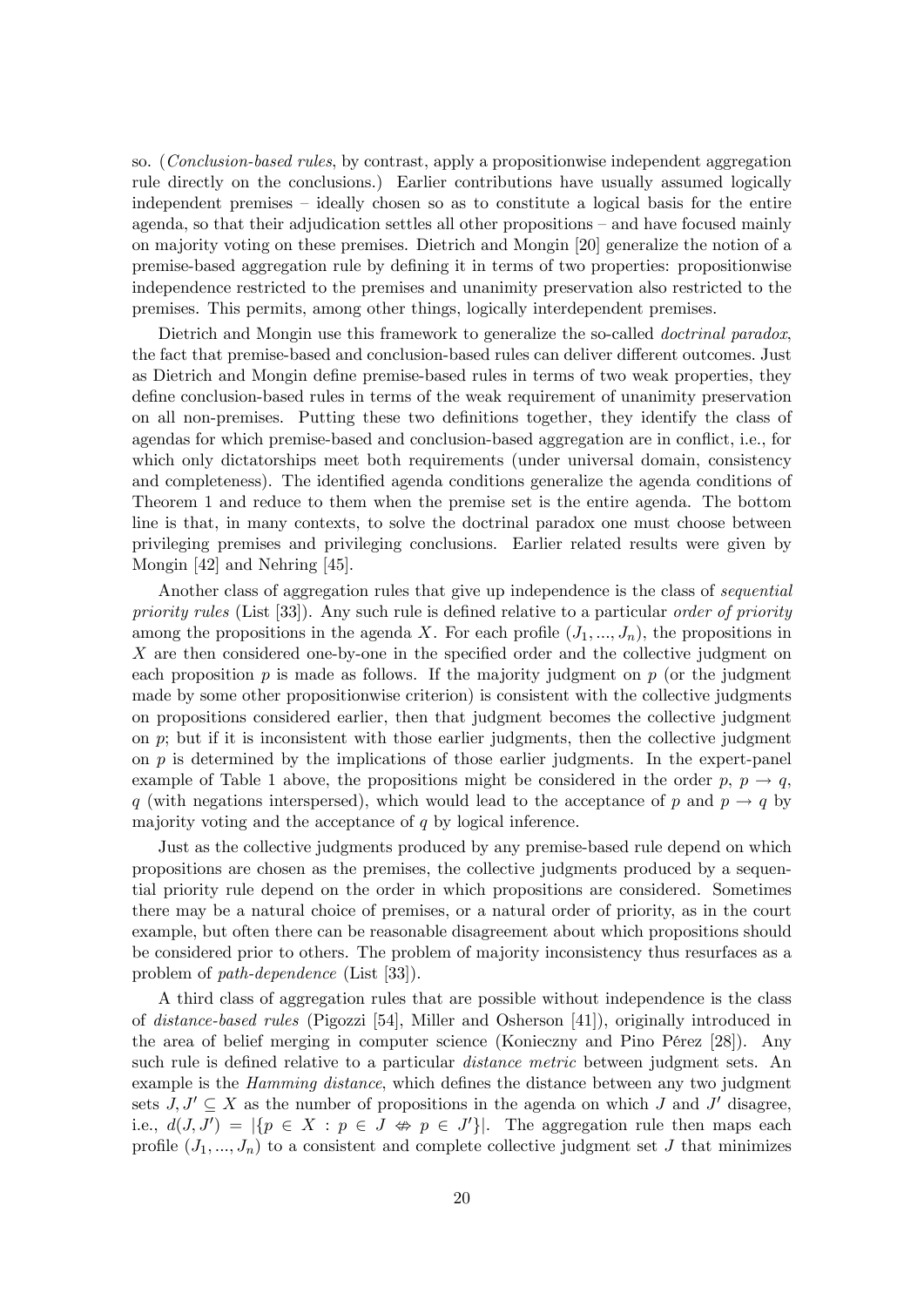the total distance from the individual judgment sets,  $\Sigma$  $i\in\mathbb{N}$  $d(J, J_i)$ . Distance-based rules capture the idea of reaching a compromise between different individuals' judgment sets. If the Hamming distance is used, they further have the property of delivering the majority judgments whenever these are consistent. Applied to binary preference rankings, this Hamming rule reduces to what is known as the Kemeny rule.

To analyze the possibilities opened up by relaxing independence more systematically, Dietrich [7] introduces a condition of *independence of irrelevant information* defined in terms of a *relevance relation* between propositions. An aggregation rule satisfies this condition if and only if the collective judgment on each proposition depends only on individual judgments on propositions deemed 'relevant' to it. The condition reduces to the standard independence condition when each proposition is deemed relevant only to itself, but, for example, the kind of dependency structure we find in premise-based rules can also be captured: premises are deemed relevant to conclusions, but nothing is deemed relevant to any premise except that premise itself. Similarly, a sequential priority rule corresponds to a relevance relation that takes the form of a linear order over the propositions; and a distance-based rule corresponds to one where every proposition is relevant to every other. Dietrich's framework allows us to explore how the logical structure of the agenda, the relevance relation and the conditions on aggregation jointly determine the space of possibilities. However, while aggregation rules that give up independence have some attractive properties, their drawback can be shown to be manipulability, both by strategic voting (Dietrich and List [11], Nehring and Puppe [47, 49]) and by strategic agenda setting (List [33], Dietrich [5]).

#### 4.4 Focusing on special agendas

As noted, total blockedness is a demanding condition on the interconnectedness between propositions that is by no means satisÖed in all judgment-aggregation settings of interest. Several papers in the literature look at natural agendas that are not totally blocked, and ask whether any of the aggregation rules that become possible here are also plausible. While we have already considered non-independent rules that exploit a special structure of the agenda by prioritizing some propositions over others  $-e.g.,$  'premises' over 'conclusions' – our focus is now on aggregation rules that retain propositionwise independence.

Consider again the class of agendas that permit a natural division between a set of issues that are the 'criteria' for a particular decision and a *single* issue that is the 'decision' itself: In the court example, the 'decision' is whether or not the defendant is liable, and the 'criteria' are whether or not he did it and whether or not he was obliged not to do it. Another example could be our academic hiring committee if a decision is made only on one candidate, but the committee must also form collective judgments on several criteria that the candidate might or might not satisfy: say, whether her ability is sufficient, whether her field of expertise fits departmental needs, and so on. In the cleanest such examples, there are no (non-trivial) logical connections between the criteria except those that run via the decision; that is, any combination of judgments on the criteria alone is consistent (provided no proposition-negation pair is accepted). We can then summarize the constraints on the problem by asking which combinations of judgments on the criteria force the decision to go one way, say, ëacceptanceí; and which force it to go the other, say, ërejectioní. Following Nehring and Puppe [50] in the symposium, call the former set of combinations of judgments on the criteria the acceptance region; and the latter set the rejection region.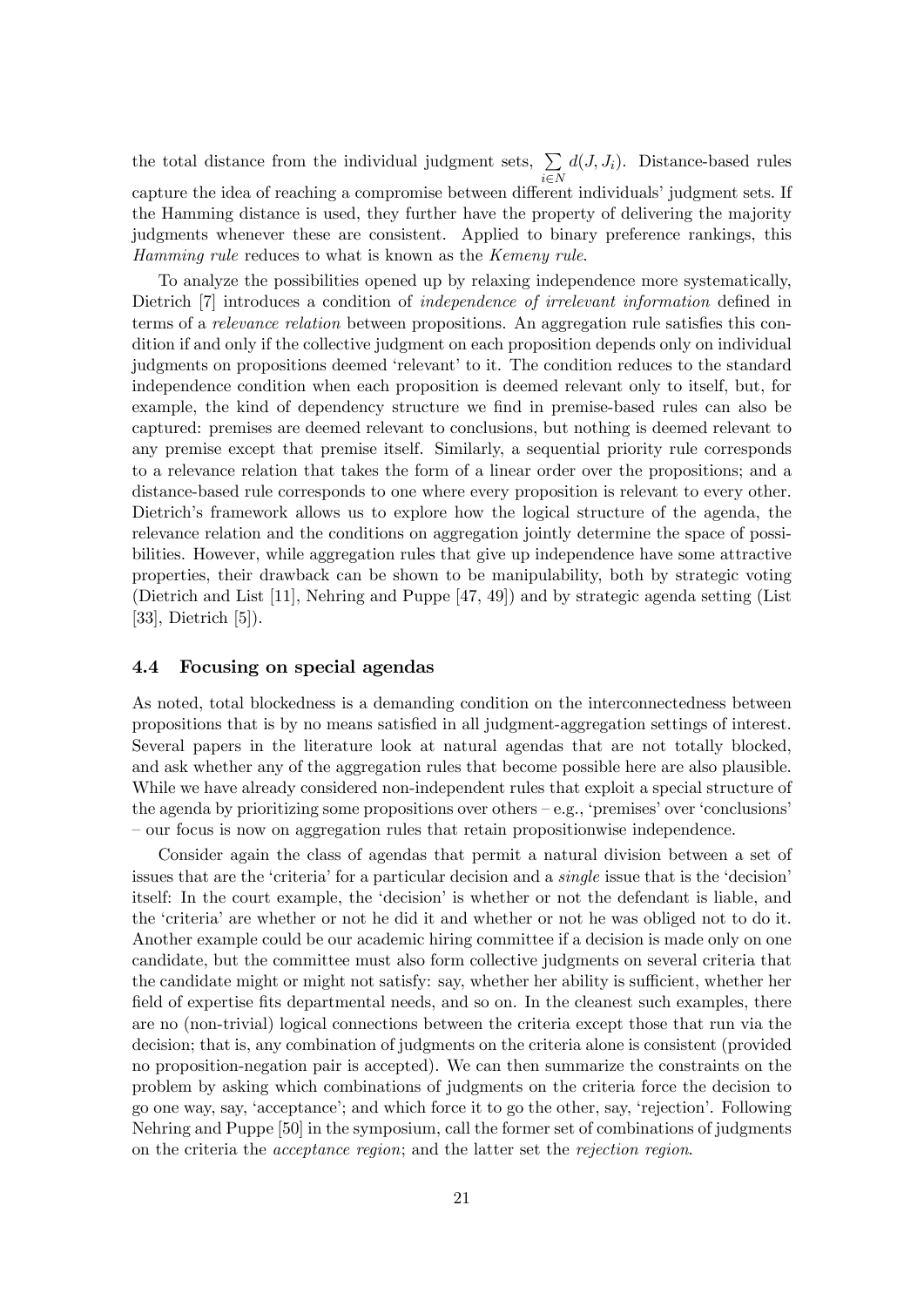In some cases, the acceptance and rejection regions exactly partition the set of possible (complete and consistent) judgments on the criteria; that is, if all of the criteria are settled, then a particular decision is entailed. These cases are called *truth-functional*. For example, in the court case, the defendant is liable if and only if he did it and he was obliged not to do it. Nehring and Puppe [48] and Dokow and Holzman [21] analyze truth-functional agendas like these. Nehring and Puppe [48] show that, for such agendas, given the other Arrovian conditions (including independence) plus monotonicity, dictatorship can be avoided if and only if either the acceptance or the rejection region contains essentially only a single combination of judgments on the criteria.<sup>16</sup> For example, in the court case, the acceptance region contains only the combination of criterion-judgments 'he did it' and 'he was obliged not to do it. Even in cases like these, the only possible aggregation rules are *oligarchic* with default: There is a particular (consistent and complete) default judgment set  $J_0 \subset X$ and a non-empty set of oligarchs  $M \subseteq N$  such that any collective departure from the default judgment in  $J_0$  requires unanimous consent among the oligarchs on that particular departure. The natural default in the court setting would be that the defendant did not do it, was not obliged not to do it, and is not liable. An admissible aggregation rule would be to pick two specific judges and only to depart from the default on each issue if both agreed to do so on that issue. The only anonymous such oligarchy is a *unanimity rule* with default, where  $M = N$  (which is distinct from the unanimity rules we encountered in our discussion of relaxing completeness). A feature of oligarchies with default is that each oligarch has the power to veto any move away from the default. Thus, although we get a possibility result with independence here, the possibility is limited.

Many settings, however, are not truth-functional: Some combination of judgments on the criteria still leave room for the decision to go either way. The hiring committee above might be constrained to accept the candidate if they judge her to meet both criteria, and be constrained to reject her if they judge her to fail on both criteria, but they might be able to accept or reject her if they judge her to meet just one criterion. Many such problems have a natural ëmonotonicity in criteriaí: With an appropriate relabeling of criterion-propositions and their negations, accepting more criteria cannot push you out of an acceptance region or into a rejection region, and accepting fewer criteria cannot push you into acceptance or out of rejection. In their second symposium paper, Nehring and Puppe [50] show that, in such cases, there are aggregation rules satisfying the Arrovian conditions plus monotonicity that avoid veto power  $-\$  and thereby avoid oligarchy with default – if and only if either the acceptance region or the rejection region is empty.<sup>17</sup> The hiring-committee example above violates this stipulation but if the committeeís only constraint were to reject the candidate if she failed on ability and field  $-i.e.,$  the committee were never *forced* to accept the candidate  $-$  then veto power could be avoided.

Some of the possible aggregation rules in this case seem natural given the structure of the constraints. In particular, there are admissible aggregation rules that require supermajorities (but not unanimity) on any criterion that might push the collective judgment into the non-empty acceptance or rejection region. In the example, supermajorities would be required to conclude that the candidate has insufficient ability and to conclude that the candidate does not meet the needs of the department. The final decision to hire or

 $16$ The qualification 'essentially' is needed because there could be 'redundant' criteria that do not affect the decision either way. Formally, the condition is sometimes called ëconjunctiveí: Either acceptance or rejection of the decision-proposition is logically equivalent to a particular (consistent) conjunction of acceptances or rejections on each of the non-redundant criterion-propositions.

 $17$ This result requires the number of voters to be large relative to the number of criteria.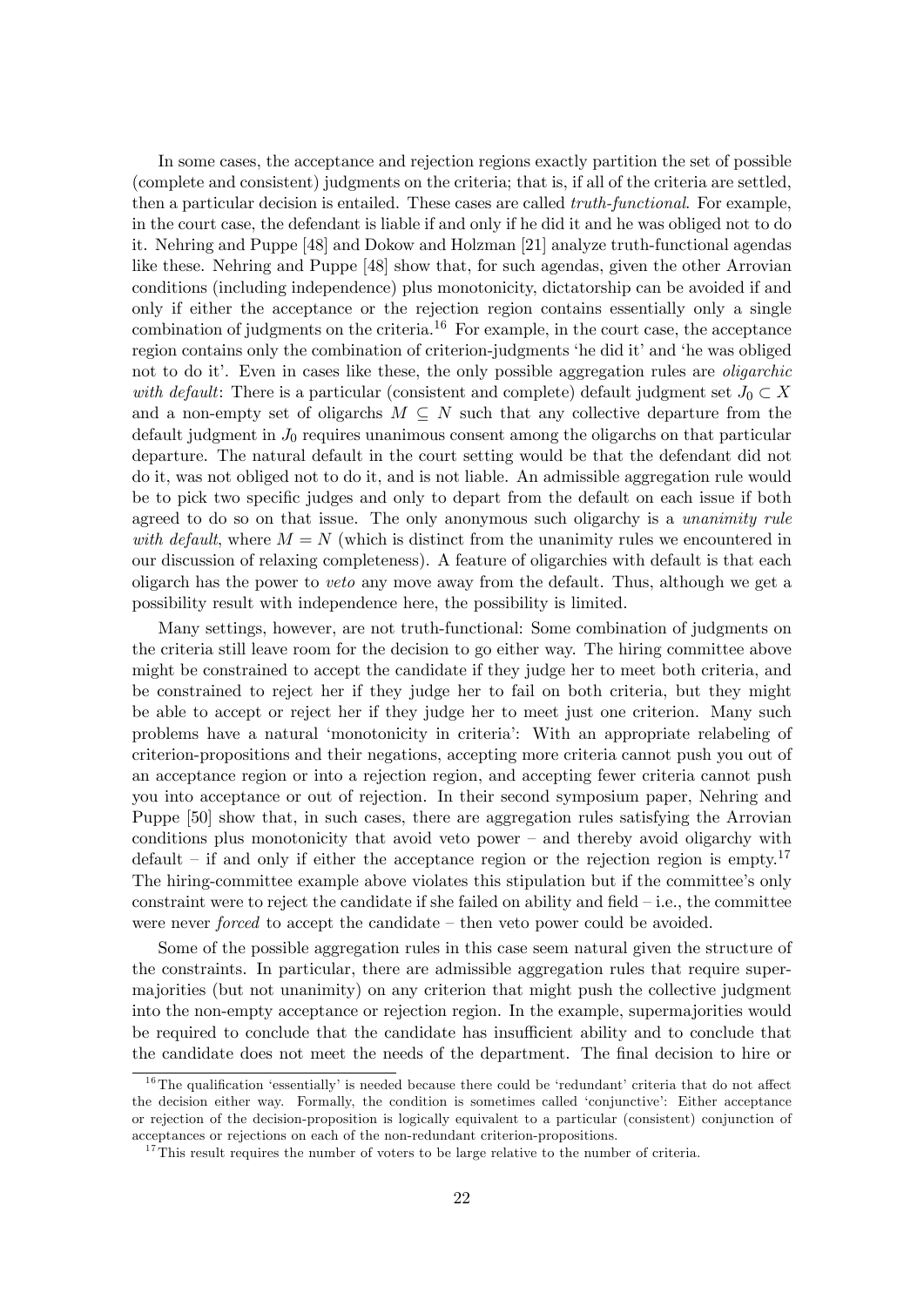not could then be made by simple majority rule. The general intuition here is that if a particular proposition is critical in that accepting it might severely constrain collective acceptance of other propositions, then we need to hold it to a higher acceptance standard; in this case, a supermajority requirement.

This theme returns in Dietrich's symposium paper [8]. Dietrich discusses, among other things, what he calls *simple implication agendas*, which contain only atomic propositions (and their negations) and propositions (and their negations) asserting an implication such as  $p \rightarrow q$  involving just two atomic propositions. In the expert-panel example of Section 1, the implication  $p \rightarrow q$  was that if CO<sub>2</sub> emissions are above a given threshold, then there will be a temperature increase. Some care is required in interpreting the  $\rightarrow$  here. Under the standard material interpretation of propositional logic,  $p \rightarrow q$  is equivalent to  $\neg p$  or  $q'$ . This would rule out (i.e., render inconsistent) the natural sounding judgments favored by big oil companies  $-$  'CO<sub>2</sub> emissions have not exceeded a given threshold, and, even if they had, there still would not be a temperature increase' – since this combines  $\neg p$  and  $\lnot (p \rightarrow q)$ . Dietrich argues that when the implication  $p \rightarrow q$  is itself open to judgment independent of the evaluation of the atomic propositions, it is more natural to adopt a 'subjunctive' interpretation of the implication. Under such an interpretation,  $p \rightarrow q$  rules out combining p and  $\neg q$  but is consistent with any other pair of judgments on p and q.

With this interpretation of implication, Dietrich provides a startling possibility result for simple implication agendas using just *quota rules*: Each proposition  $p \in X$  is collectively accepted if and only if the number of individuals accepting  $p$  is greater than or equal to a proposition-specific quota  $m_p$  (where, to ensure completeness and to avoid trivial inconsistencies,  $m_p + m_{\neg p} = n + 1$ .<sup>18</sup> Dietrich shows that, for any simple implication agenda, a quota rule ensures consistency if and only if  $m_q \le m_p + m_{p \to q} - n$  for all  $p \to q$ in the agenda. For intuition, suppose that both p and  $p \rightarrow q$  are collectively accepted. Then the number of individuals who accept both p and  $p \rightarrow q$  is at least equal to the right side of the inequality. Each of these individuals must also accept  $q$ , and the inequality says that there are enough of them to ensure the collective acceptance of  $q$ , which avoids inconsistency.

An immediate consequence of this result is that if the agenda contains  $p \to q$ , then  $m_q \leq m_p$ . In our expert-panel example, the quota to accept the putative 'cause' (CO<sub>2</sub>) emissions are above the threshold) must be at least as high as that to accept its putative effect' (temperatures will rise). More generally, if an atomic proposition occurs early in a chain of reasoning  $\sim$  for example, if it refers to a more fundamental cause  $\sim$  it must have a weakly higher quota. The only way to maintain neutrality across atomic propositions is to set the quota  $m_{p\to q}$  on each implication-proposition equal to n; i.e., to require unanimity. In particular, if there are 'cycles' of implications in the agenda, then every  $p \rightarrow q$  in such a cycle must be held to a unanimity requirement.

Taken together, these papers suggest that specific agendas admit specific aggregation rules tailored to the setting at hand. A more general lesson, however, is that critical propositions need to be held to higher acceptance standards. Understanding this general lesson takes us full-circle back to the notion of contagion introduced in Section 3. Recall that, if we can reach q from p by a sequence of conditional entailments, then any winning coalition for p is also winning for q. In the case of quota rules, this means that the quota for  $q$  is lower than that for  $p$ : perhaps, a simple majority versus a supermajority. More

 $18$  For a discussion of quota rules on general agendas, see Dietrich and List [10].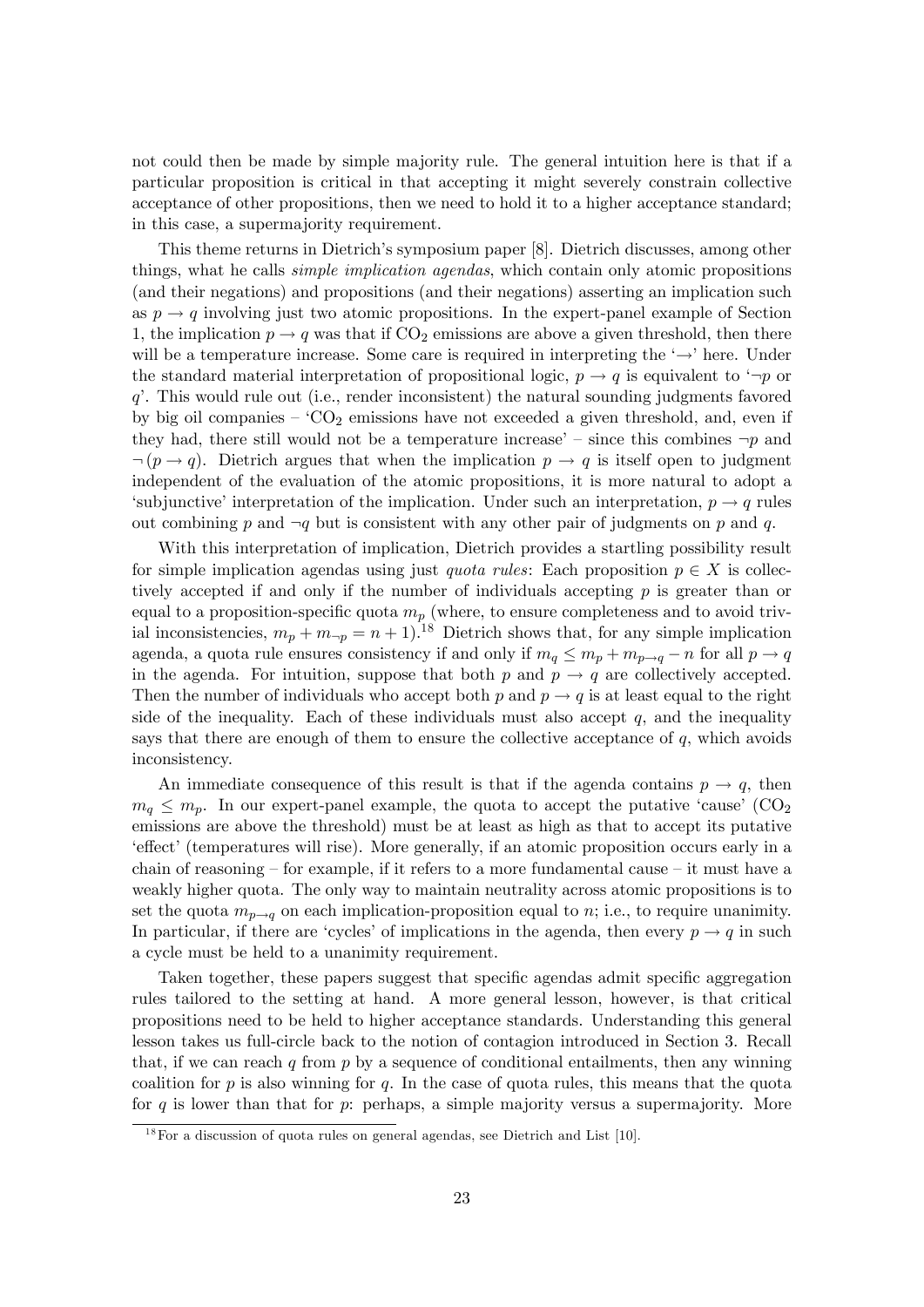generally, if there is possible contagion from  $p$  to  $q$ , then consistent aggregation rules that maintain independence must make it weakly harder to accept p than to accept  $q$ .

# 5 The abstract algebraic model

Some papers in the symposium use the logic-based framework outlined in Section 2 above. Others, however, use the abstract algebraic framework introduced by Wilson [61] and extended by Rubinstein and Fishburn  $[56]$ , in which judgments take the form of 0 ('false') or 1 ('true') evaluations on a finite non-empty set  $K = \{1, 2, ..., k\}$  of binary issues. An evaluation vector is an assignment of 0s and 1s to these issues, formally an element of  $\{0,1\}^k$ .

Just as some sets of propositions in the logic-based model are deemed inconsistent, so some evaluation vectors are deemed infeasible. Formally, let  $Z \subseteq \{0,1\}^k$  be the set of evaluation vectors that are deemed feasible. For instance, in the expert-panel example of Section 1, there are three issues, corresponding to the three proposition-negation pairs  $\{p, \neg p\}, \{p \rightarrow q, \neg(p \rightarrow q)\},\$ and  $\{q, \neg q\}.$  The set of feasible evaluation vectors is either

$$
Z = \{(1, 1, 1), (1, 0, 0), (0, 1, 0), (0, 1, 1)\}
$$

or

$$
Z = \{(1,1,1), (1,0,0), (0,1,0), (0,1,1), (0,0,0), (1,0,1), (0,0,0)\},\
$$

depending on whether the conditional  $\rightarrow$  is interpreted as a 'material' conditional (as in standard propositional logic) or as a 'subjunctive' conditional (as in conditional logics, like those discussed in Dietrich's symposium paper [8]).

As the name suggests, the abstract model abstracts from some details of the realworld settings. In particular, the same feasible set can arise from very different contexts. For example, on the one hand, consider the preference aggregation problem with three alternatives x, y and z, and three issues:  $\{x \succ y, y \succ x\}$ ,  $\{y \succ z, z \succ y\}$ , and  $\{x \succ z, z \succ y\}$  $x$ . On the other hand, consider a faculty committee charged to hire some candidates. Suppose there is an (as yet) unspecified number of slots and only three candidates: two women, A and B, and one man, C. Suppose further that, for some reason, the university administrators decide to put just three propositions (and their negations) on the agenda for the faculty committee to decide: 'hire at least A', 'hire at least B', and 'hire at least two of the candidates including at least one woman'. (Notice that this agenda, perhaps by design, does not allow the direct expression of support for C only.) Both of these very different aggregation problems yield the same set of feasible evaluations:

$$
Z = \{(1,1,1), (0,0,0), (0,1,0), (1,0,1), (1,0,0), (0,1,1)\}.
$$

In the first problem,  $(1, 1, 0)$  and  $(0, 0, 1)$  represent cyclic preferences and hence are ruled out. In the second, they represent internally inconsistent choices and hence are ruled out. The details of the setting, including the nature of the inconsistencies, are abstracted away.

The advantage of one framework over the other depends on the setting (e.g., the nature of the constraints) and the question at hand (e.g., the degree to which the interpretation of the propositions and their interconnections matter).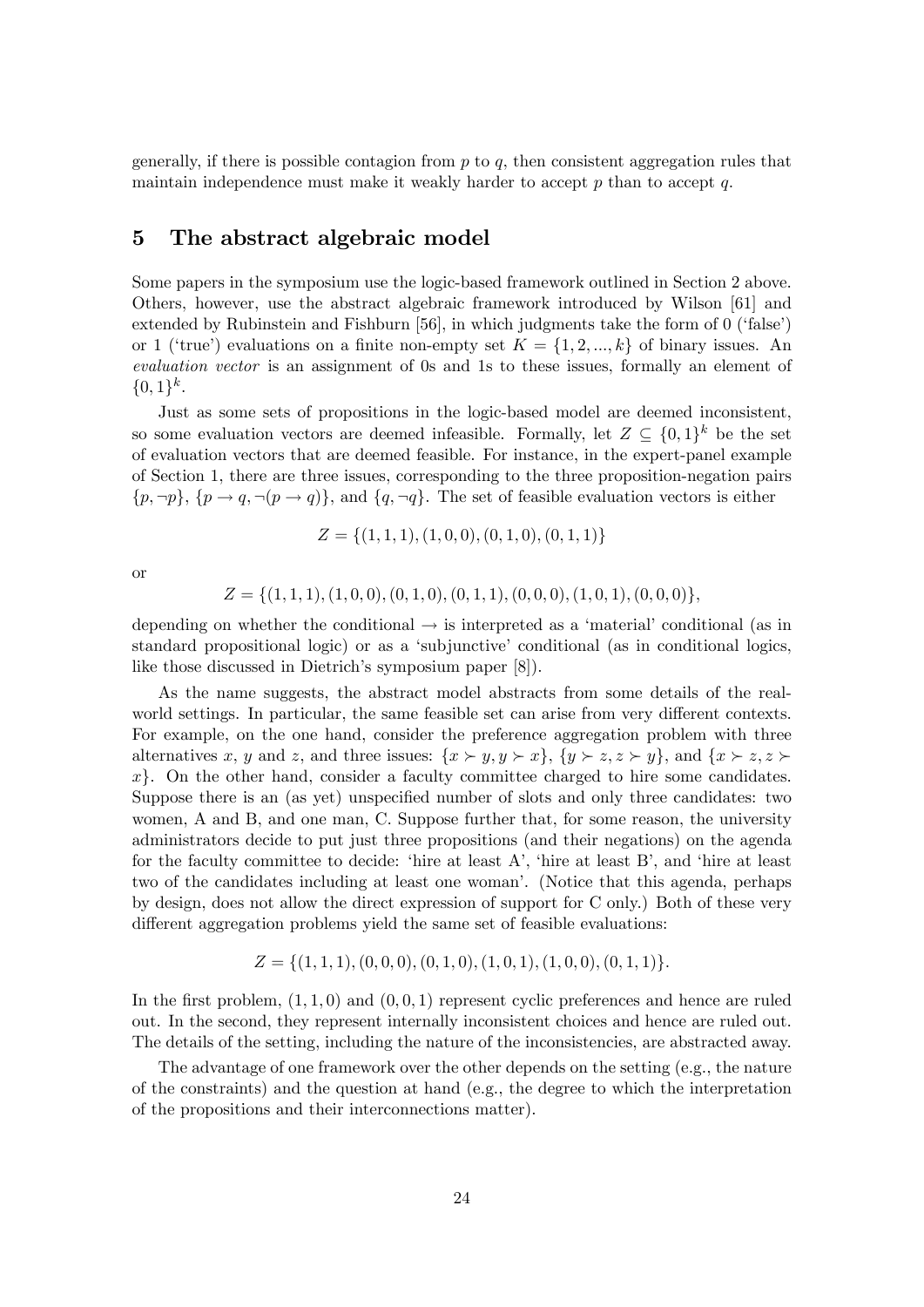# 6 Concluding remarks

Arguably, the initial phase of the recent research effort on judgment aggregation, namely the quest to extend some classic results on preference aggregation to general judgmentaggregation problems, is now largely complete. In addition to the results discussed above, particularly Arrowís theorem and various responses to it, some other classic results have been generalized, notably the Gibbard-Satterthwaite theorem (Nehring and Puppe [49, 47] and relatedly Dietrich and List [11]), and Sen's liberal paradox (Dietrich and List [14] and relatedly Nehring  $[45, 46]$ .<sup>19</sup>

There are at least two challenges for the next phase of work in this area. The move to general judgment-aggregation settings has introduced additional complexities not present in preference aggregation. One important challenge will be to explore those additional compexities further, especially in the case of aggregation rules that give up propositionwise independence. As noted, Dietrich and Mongin's symposium contribution on premise-based approaches  $[20]$  and Dietrich's recent work on general relevance relations  $[7]$  are steps in this direction, but more work remains to be done on characterizations of compelling nonindependent aggregation rules.

Another challenge will be to extend the theory of judgment aggregation from the case of binary judgments to that of general propositional attitudes, which need not be binary and which may be governed by very different rationality or feasibility constraints. Recent contributions along these lines include some works on judgment aggregation in many-valued logics (Pauly and van Hees [52], van Hees [60]), some works on the relationship between judgment aggregation and probability aggregation (Osherson and Vardi [51], Dietrich and List [12], Nehring [46]), and some works on the aggregation of abstract, non-binary evaluations (Rubinstein and Fishburn [56], Dokow and Holzman [22]) or of general propositional attitudes (Dietrich and List [17], Duddy and Piggins [25]). The non-binary case, like the non-independent one, permits far more possibilities than the more constrained binary and independent case, and the difficulty will be to arrive at elegant characterizations of aggregation rules given the additional degrees of freedom. We hope that the present symposium will provide a useful entrance point to this vibrant area of research and stimulate further work.

# References

- [1] Arrow, K. (1951/1963) Social Choice and Individual Values. New York (Wiley).
- [2] Bovens, L., Rabinowicz, W. (2006) Democratic Answers to Complex Questions  $-$  An Epistemic Perspective. Synthese 150(1): 131-153.
- [3] Brennan, G. (2001) Collective coherence? International Review of Law and Economics 21(2): 197-211.
- [4] Campbell, D. E., Kelly, J. S. (2002) Impossibility Theorems in the Arrovian Framework. In Arrow, K. J., Sen, A. K., Suzumura, K. (eds.), *Handbook of Social Choice* and Welfare, Vol. 1. Amsterdam (North-Holland): 35-94.

<sup>&</sup>lt;sup>19</sup>Variants of the Condorcet jury theorem and results about the probability of Condorcet-style paradoxes have also been obtained in judgment-aggregation settings (e.g., Bovens and Rabinowicz [2], List [34]), but there is scope for further generalization here.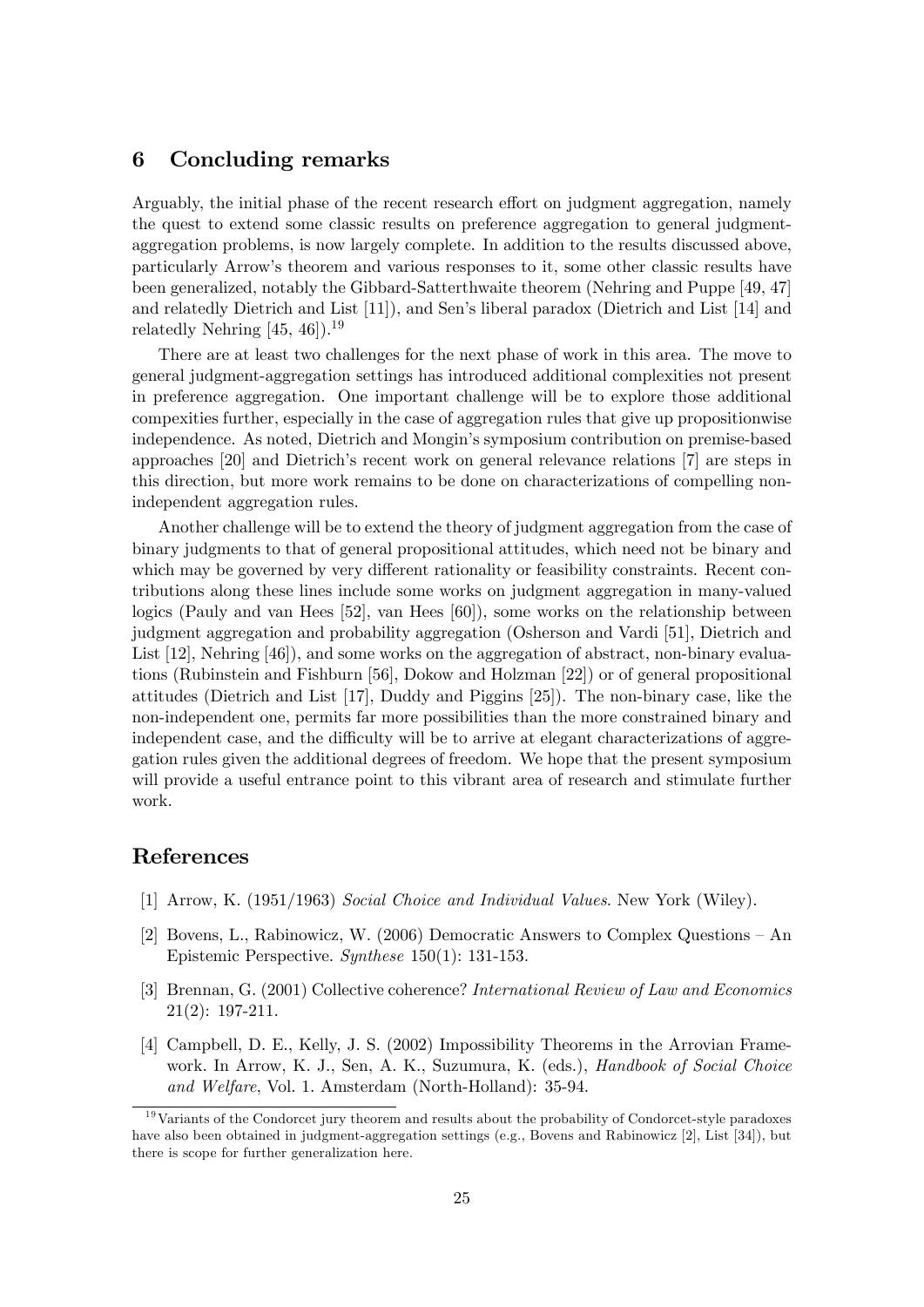- [5] Dietrich, F. (2006) Judgment Aggregation: (Im)Possibility Theorems. Journal of Economic Theory 126(1): 286-298.
- [6] Dietrich, F. (2007) A generalised model of judgment aggregation. Social Choice and Welfare 28(4): 529-565.
- [7] Dietrich, F. (2007) Aggregation theory and the relevance of some issues to others. Working paper, University of Maastricht.
- [8] Dietrich, F. (2010) The possibility of judgment aggregation on agendas with subjunctive implications. Journal of Economic Theory, this issue.
- [9] Dietrich, F., List, C. (2007) Arrowís theorem in judgment aggregation. Social Choice and Welfare 29(1): 19-33.
- [10] Dietrich, F., List, C. (2007) Judgment aggregation by quota rules: majority voting generalized. Journal of Theoretical Politics 19(4): 391-424.
- [11] Dietrich, F., List, C. (2007) Strategy-proof judgment aggregation. Economics and Philosophy 23(3).
- [12] Dietrich, F., List, C. (2007) Opinion pooling on general agendas. Working paper, London School of Economics.
- [13] Dietrich, F., List, C. (2008) Judgment aggregation without full rationality. Social Choice and Welfare 31(1): 15-39.
- [14] Dietrich, F., List, C. (2008) A liberal paradox for judgment aggregation. Social Choice and Welfare 31(1): 59-78.
- [15] Dietrich, F., List, C. (2009) Propositionwise judgment aggregation: the general case. Working paper, London School of Economics.
- [16] Dietrich, F., List, C. (2010) Majority voting on restricted domains. Journal of Economic Theory, this issue.
- [17] Dietrich, F., List, C. (2010) The aggregation of propositional attitudes: towards a general theory. Oxford Studies in Epistemology.
- [18] Dietrich, F., List, C. (forthcoming) The impossibility of unbiased judgment aggregation. Theory and Decision.
- [19] Dietrich, F., List, C. (forthcoming) Judgment aggregation with consistency alone. Social Choice and Welfare.
- [20] Dietrich, F., Mongin, P. (2010) The Premiss-Based Approach to Judgment Aggregation. Journal of Economic Theory, this issue.
- [21] Dokow, E., Holzman, R. (2009) Aggregation of binary evaluations for truth-functional agendas. Social Choice and Welfare 32: 221-241.
- [22] Dokow, E., Holzman, R. (2009) Aggregation of non-binary evaluations. Working paper, Technion-Israel Institute of Technology.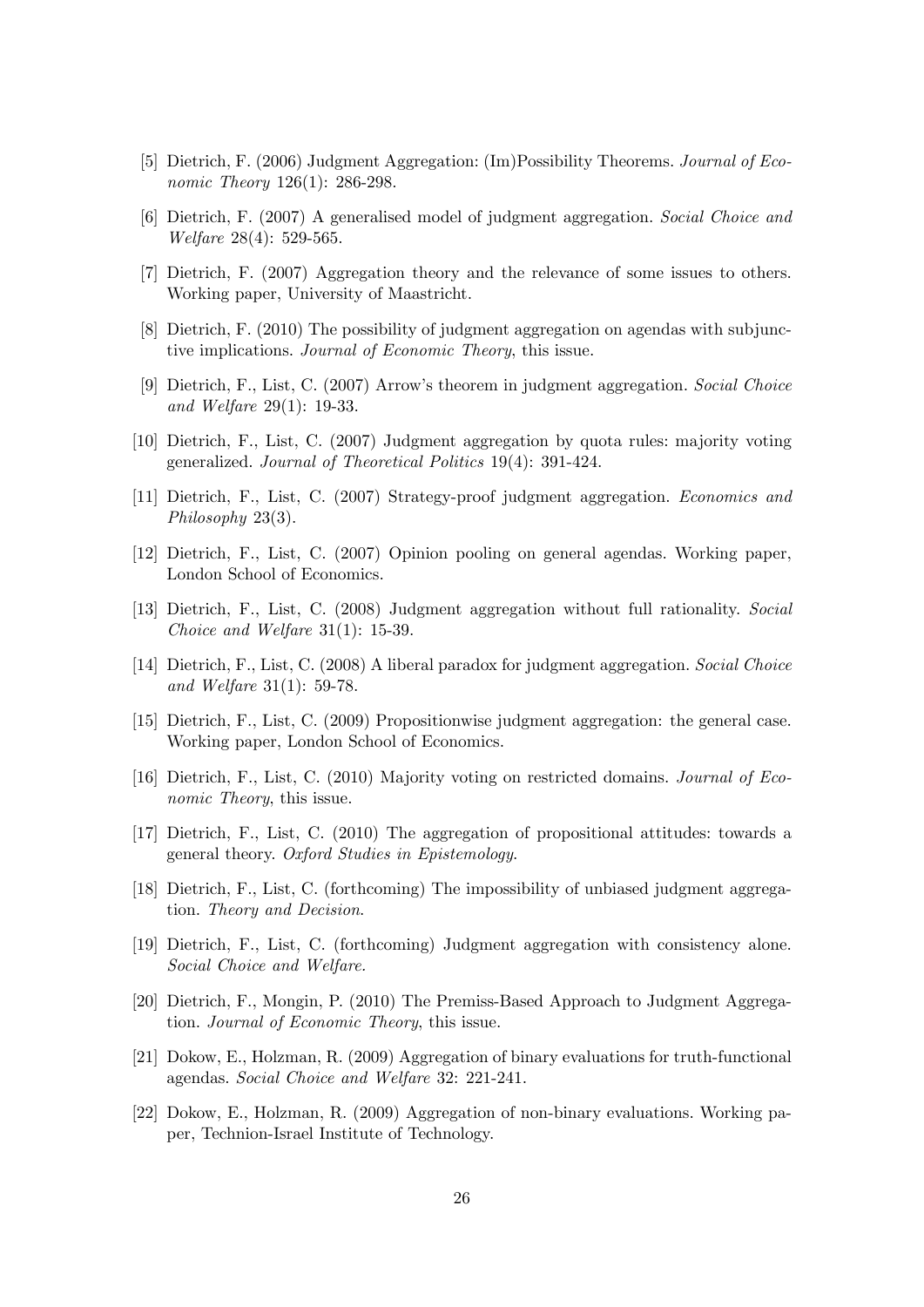- [23] Dokow, E., Holzman, R. (2010) Aggregation of binary evaluations. Journal of Economic Theory, this issue.
- [24] Dokow, E., Holzman, R. (2010) Aggregation of binary evaluations with abstentions. Journal of Economic Theory, this issue.
- [25] Duddy, C., Piggins, A. (2009) Many-valued judgment aggregation: characterizing the possibility/impossibility boundary for an important class of agendas. Working paper, National University of Ireland, Galway.
- [26] Gärdenfors, P. (2006) An Arrow-like theorem for voting with logical consequences. Economics and Philosophy 22(2): 181-190.
- [27] Guilbaud, G. Th. (1966) Theories of the General Interest, and the Logical Problem of Aggregation. In P. F. Lazarsfeld and N. W. Henry (eds.), Readings in Mathematical Social Science. Cambridge/MA (MIT Press): 262-307.
- [28] Konieczny, S., Pino PÈrez, R. (2002) Merging Information Under Constraints: A Logical Framework. Journal of Logic and Computation 12(5): 773-808.
- [29] Kornhauser, L. A. (1992) Modeling Collegial Courts. II. Legal Doctrine. Journal of Law, Economics and Organization 8: 441-470.
- [30] Kornhauser, L. A., Sager, L. G. (1986) Unpacking the Court. Yale Law Journal 96(1): 82-117.
- [31] Kornhauser, L. A., Sager, L. G. (1993) The One and the Many: Adjudication in Collegial Courts. California Law Review 81: 1-59.
- [32] List, C. (2003) A Possibility Theorem on Aggregation over Multiple Interconnected Propositions. Mathematical Social Sciences 45(1): 1-13 (Corrigendum in Mathematical Social Sciences 52: 109-110).
- [33] List, C. (2004) A Model of Path-Dependence in Decisions over Multiple Propositions. American Political Science Review 98(3): 495-513.
- [34] List, C. (2005) The Probability of Inconsistencies in Complex Collective Decisions. Social Choice and Welfare 24(1): 3-32.
- [35] List, C. (forthcoming) The theory of judgment aggregation: An introductory review. Synthese.
- [36] List, C., Pettit, P. (2002) Aggregating Sets of Judgments: An Impossibility Result. Economics and Philosophy 18: 89-110.
- [37] List, C., Pettit, P. (2004) Aggregating Sets of Judgments: Two Impossibility Results Compared. Synthese 140(1-2): 207-235.
- [38] List, C., Puppe, C. (2009) Judgment aggregation: a survey. In Anand, P., Puppe, C., Pattanaik, P. (eds.), Oxford Handbook of Rational and Social Choice. Oxford (Oxford University Press).
- [39] Mas-Colell, A., Whinston, M, D., Green, J. R. (1995) Microeconomic Theory. New York (Oxford University Press).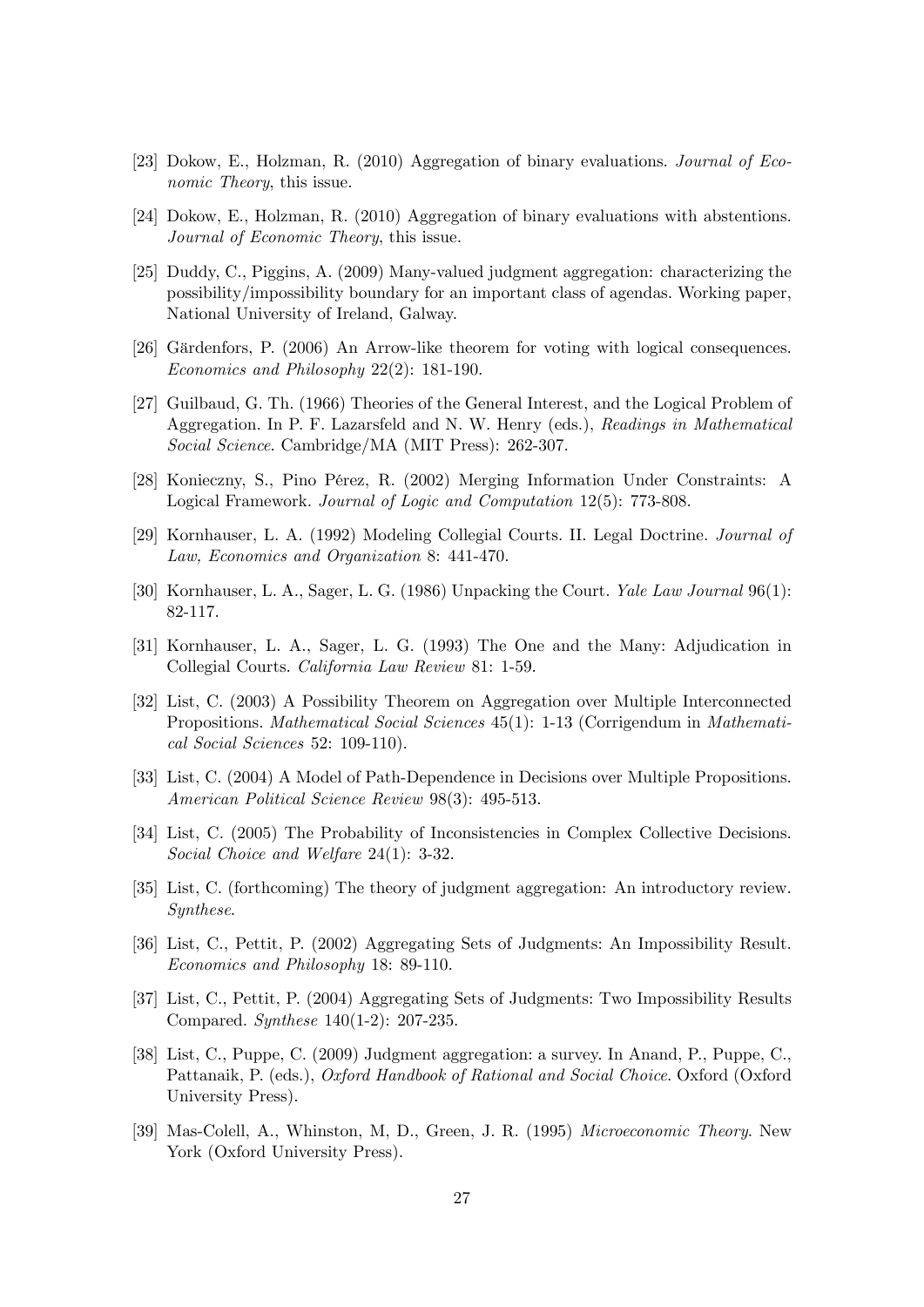- [40] McLean, I. (1990) The Borda and Condorcet Principles: Three Medieval Applications. Social Choice and Welfare 7(2): 99-108.
- [41] Miller, M., Osherson, D. (2009) Methods for distance-based judgment aggregation. Social Choice and Welfare 32(4): 575-601.
- [42] Mongin, P. (2008) Factoring Out the Impossibility of Logical Aggregation. Journal of Economic Theory 141(1): 100-113.
- [43] Nehring, K. (2003) Arrow's theorem as a corollary. *Economics Letters* 80(3): 379-382.
- [44] Nehring, K. (2010) Abstract Arrowian Aggregation: The Possibility-Impossibility Frontier. Working paper, University of California at Davis.
- [45] Nehring, K. (2006) The impossibility of a Paretian rational. Working paper, University of California at Davis.
- [46] Nehring, K. (2007) The impossibility of a Paretian rational: A Bayesian perspective. Economics Letters 96(1): 45-50.
- [47] Nehring, K., Puppe, C. (2002) Strategy-Proof Social Choice on Single-Peaked Domains: Possibility, Impossibility and the Space Between. Working paper, University of California at Davis.
- [48] Nehring, K., Puppe, C. (2008) Consistent judgement aggregation: the truthfunctional case. Social Choice and Welfare 31(1): 41-57.
- [49] Nehring, K., Puppe, C. (2010) Abstract Arrovian Aggregation. Journal of Economic Theory, this issue.
- [50] Nehring, K., Puppe, C. (2010) Reasonable Group Choice. Journal of Economic Theory, this issue.
- [51] Osherson, D., Vardi, M. Y. (2006) Aggregating disparate estimates of chance. Games and Economic Behavior 56(1): 148-173.
- [52] Pauly, M., van Hees, M. (2006) Logical Constraints on Judgment Aggregation. Journal of Philosophical Logic 35: 569-585.
- [53] Pettit, P. (2001) Deliberative Democracy and the Discursive Dilemma. Philosophical Issues 11: 268-299.
- [54] Pigozzi, G. (2006) Belief merging and the discursive dilemma: an argument-based account to paradoxes of judgment aggregation. Synthese 152(2): 285-298.
- [55] Rothstein, P. (1990) Order Restricted Preferences and Majority Rule. Social Choice and Welfare 7(4): 331-342.
- [56] Rubinstein, A., Fishburn, P. (1986) Algebraic Aggregation Theory. Journal of Economic Theory 38: 63-77.
- [57] Sen, A. K. (1966) A Possibility Theorem on Majority Decisions. Econometrica 34(2): 491-499.